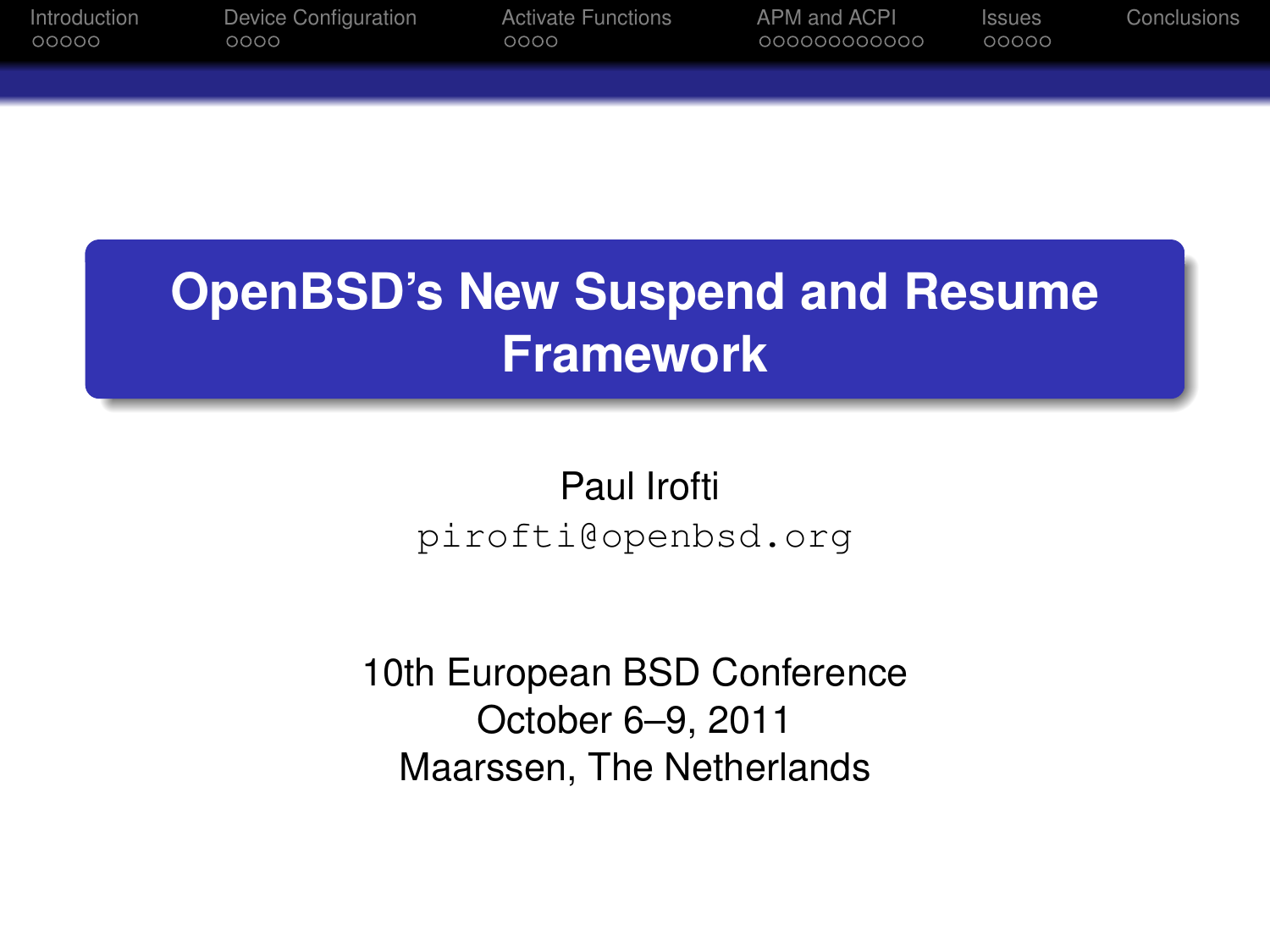| Introduction<br>00000                                                          | Device Configuration<br>0000                                                                                                                                                                                                   | <b>Activate Functions</b><br>0000 | APM and ACPI<br>00000000000 | Issues<br>00000 | Conclusions |
|--------------------------------------------------------------------------------|--------------------------------------------------------------------------------------------------------------------------------------------------------------------------------------------------------------------------------|-----------------------------------|-----------------------------|-----------------|-------------|
|                                                                                |                                                                                                                                                                                                                                |                                   |                             |                 |             |
| <b>Outline</b>                                                                 |                                                                                                                                                                                                                                |                                   |                             |                 |             |
| $\overline{2}$<br>$\overline{\mathbf{3}}$<br>$\overline{4}$<br>$5\overline{5}$ | <b>Introduction</b><br>• History<br>• The Winds of Change<br><b>Device Configuration</b><br><b>Activate Functions</b><br>• Changes<br>• Quiesce<br><b>APM and ACPI</b><br>• Design<br>$\bullet$ APM<br>• ACPI<br><b>Issues</b> |                                   |                             |                 |             |
|                                                                                | • Overview                                                                                                                                                                                                                     |                                   |                             |                 |             |
|                                                                                | • Quirks                                                                                                                                                                                                                       |                                   |                             |                 |             |
| 6                                                                              | <b>Conclusions</b>                                                                                                                                                                                                             |                                   |                             |                 |             |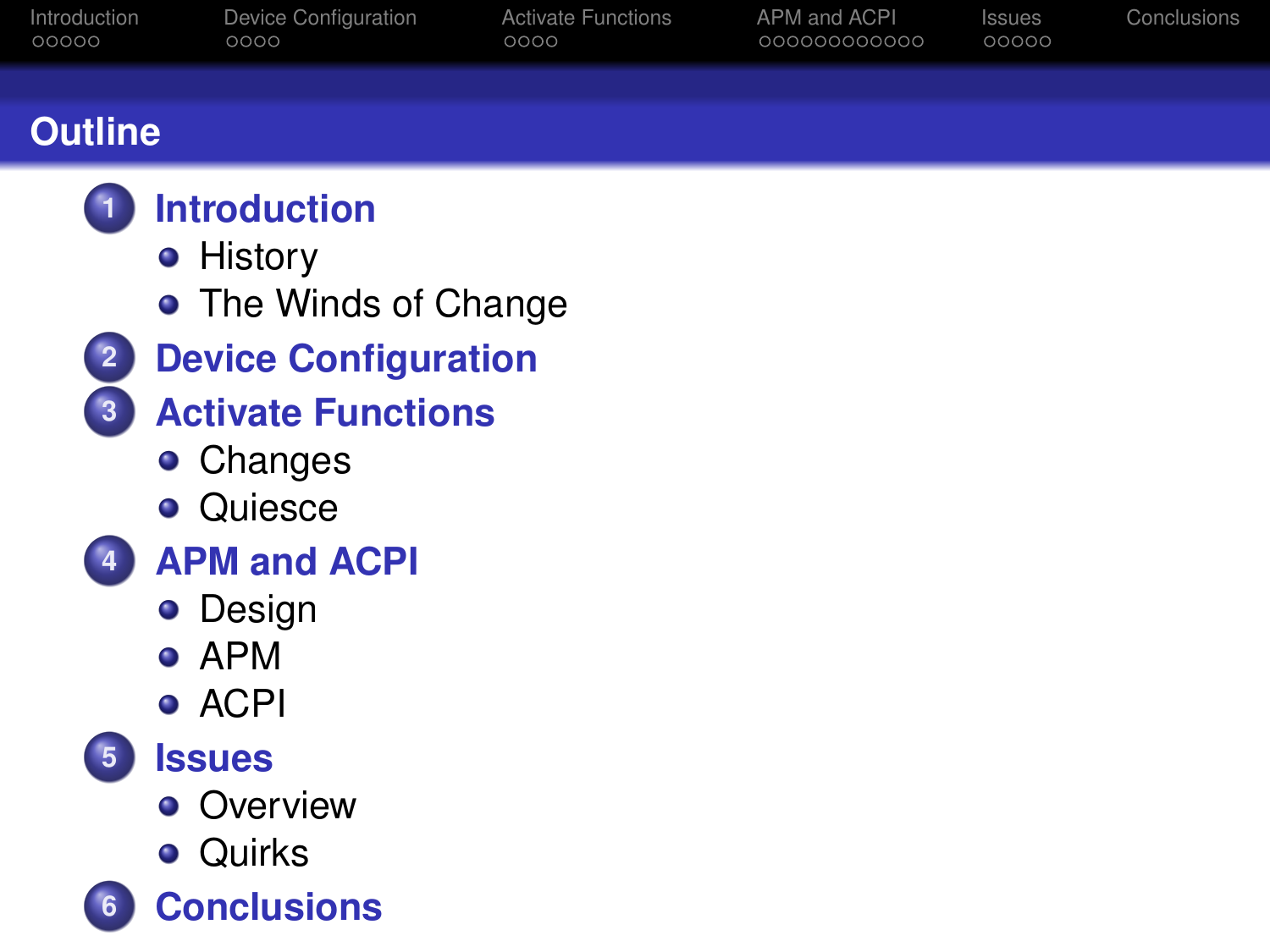| Introduction<br>$\bullet$ 0000 | Device Configuration<br>0000 | <b>Activate Functions</b><br>0000 | APM and ACPI<br>000000000000 | <b>Issues</b><br>00000 | Conclusions |
|--------------------------------|------------------------------|-----------------------------------|------------------------------|------------------------|-------------|
| <b>History</b>                 |                              |                                   |                              |                        |             |
| <b>Early Days</b>              |                              |                                   |                              |                        |             |

## **KISS**

- **•** Power up
- <span id="page-2-0"></span>**•** Power off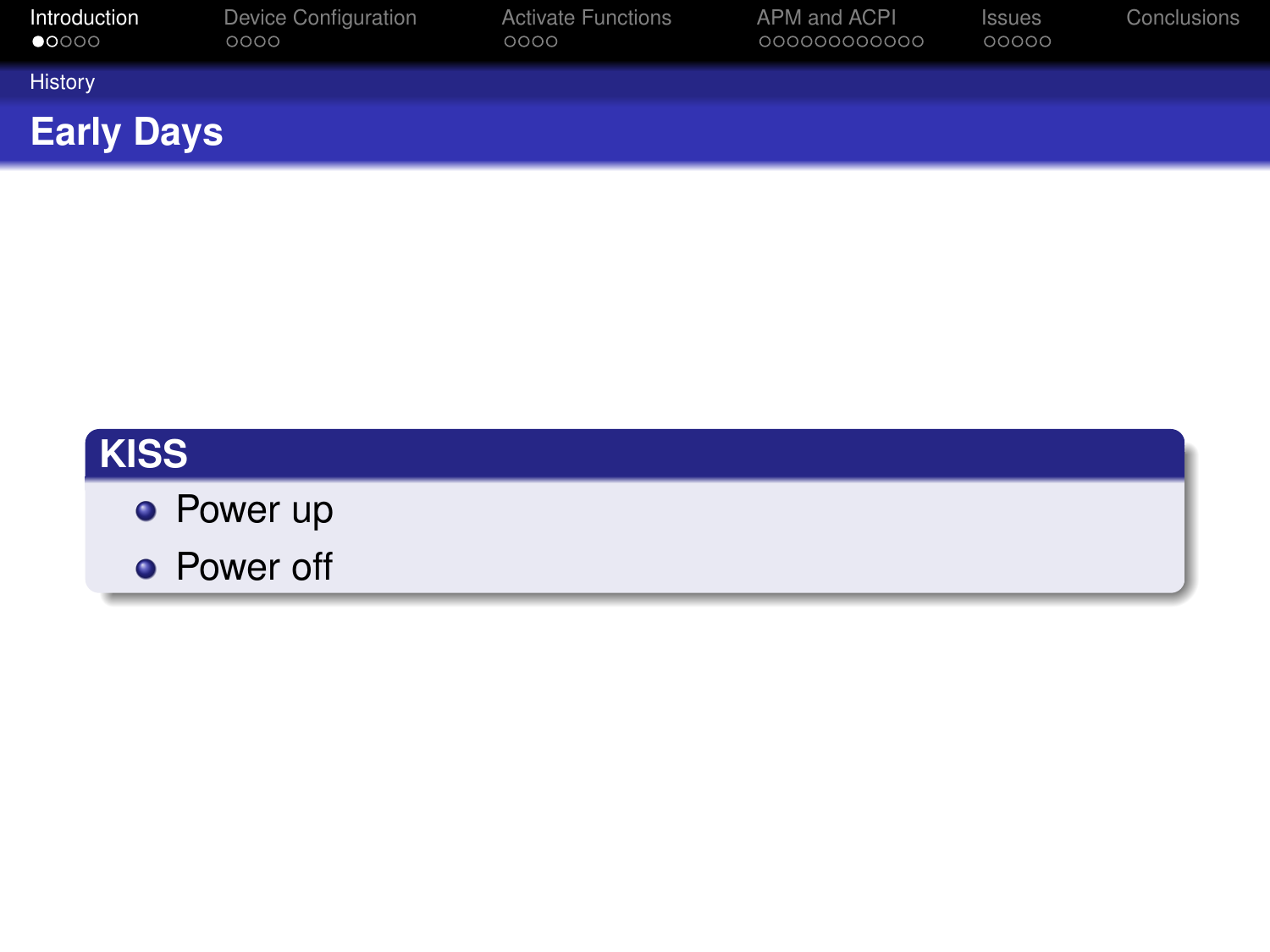| Introduction<br>$\circ \bullet \circ \circ \circ$ | Device Configuration<br>0000 | <b>Activate Functions</b><br>0000 | APM and ACPI<br>000000000000 | <b>Issues</b><br>00000 | Conclusions |
|---------------------------------------------------|------------------------------|-----------------------------------|------------------------------|------------------------|-------------|
| History                                           |                              |                                   |                              |                        |             |
| Time Passes                                       |                              |                                   |                              |                        |             |

## **Power Management**

- Computers start consuming less power
- The system gains some power control
- **APM enters the scene**
- <span id="page-3-0"></span>Machines can suspend and resume via APM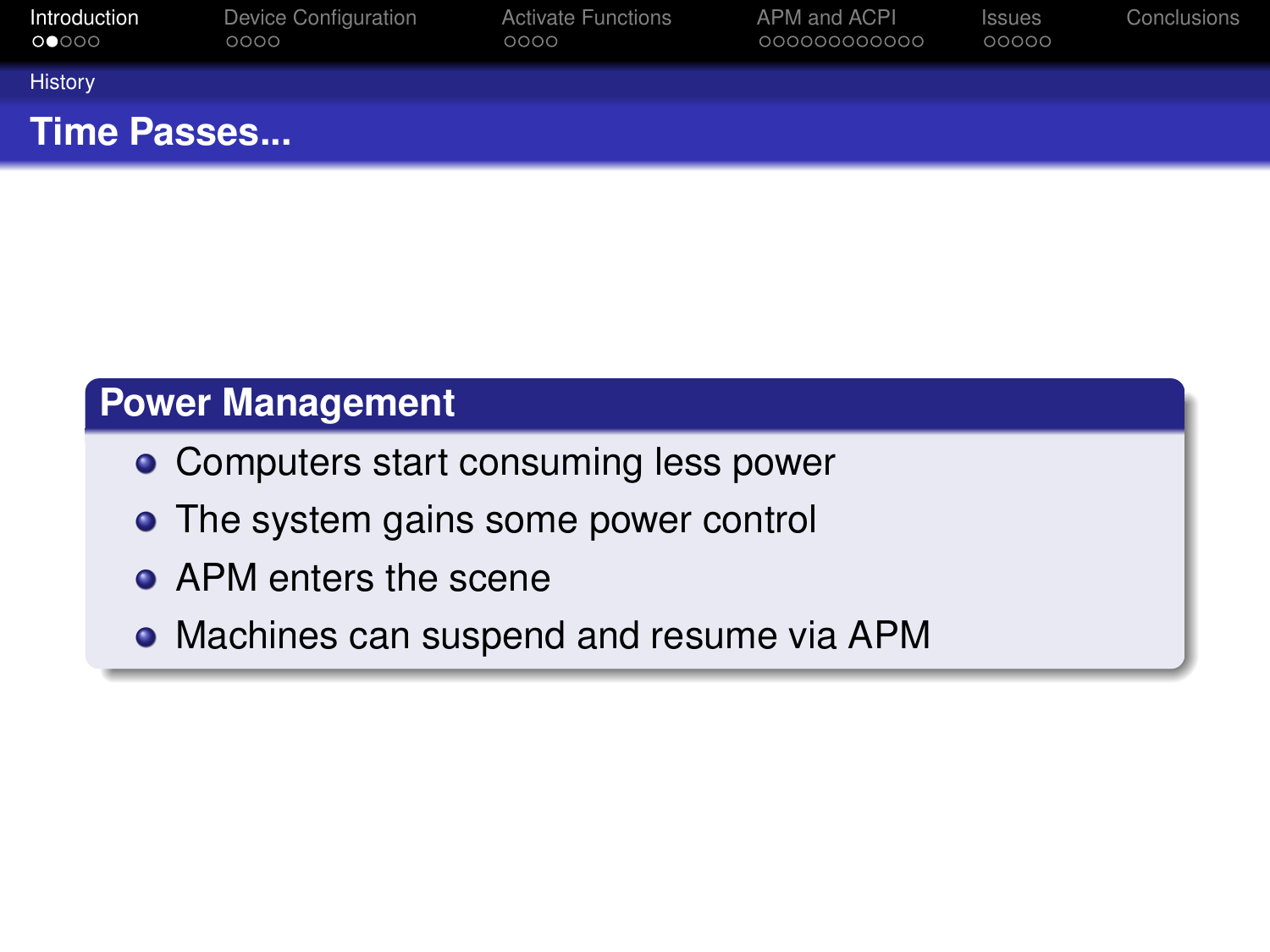| Introduction<br>$\circ\circ\bullet\circ\circ$ | Device Configuration<br>0000 | <b>Activate Functions</b><br>0000 | APM and ACPI<br>000000000000 | <b>Issues</b><br>00000 | Conclusions |  |  |  |
|-----------------------------------------------|------------------------------|-----------------------------------|------------------------------|------------------------|-------------|--|--|--|
| The Winds of Change                           |                              |                                   |                              |                        |             |  |  |  |
| <b>ACPI</b>                                   |                              |                                   |                              |                        |             |  |  |  |

## **The Machine Gets To Be In Charge**

In theory:

- Knob fiddling
- **•** Better control
- <span id="page-4-0"></span>• More features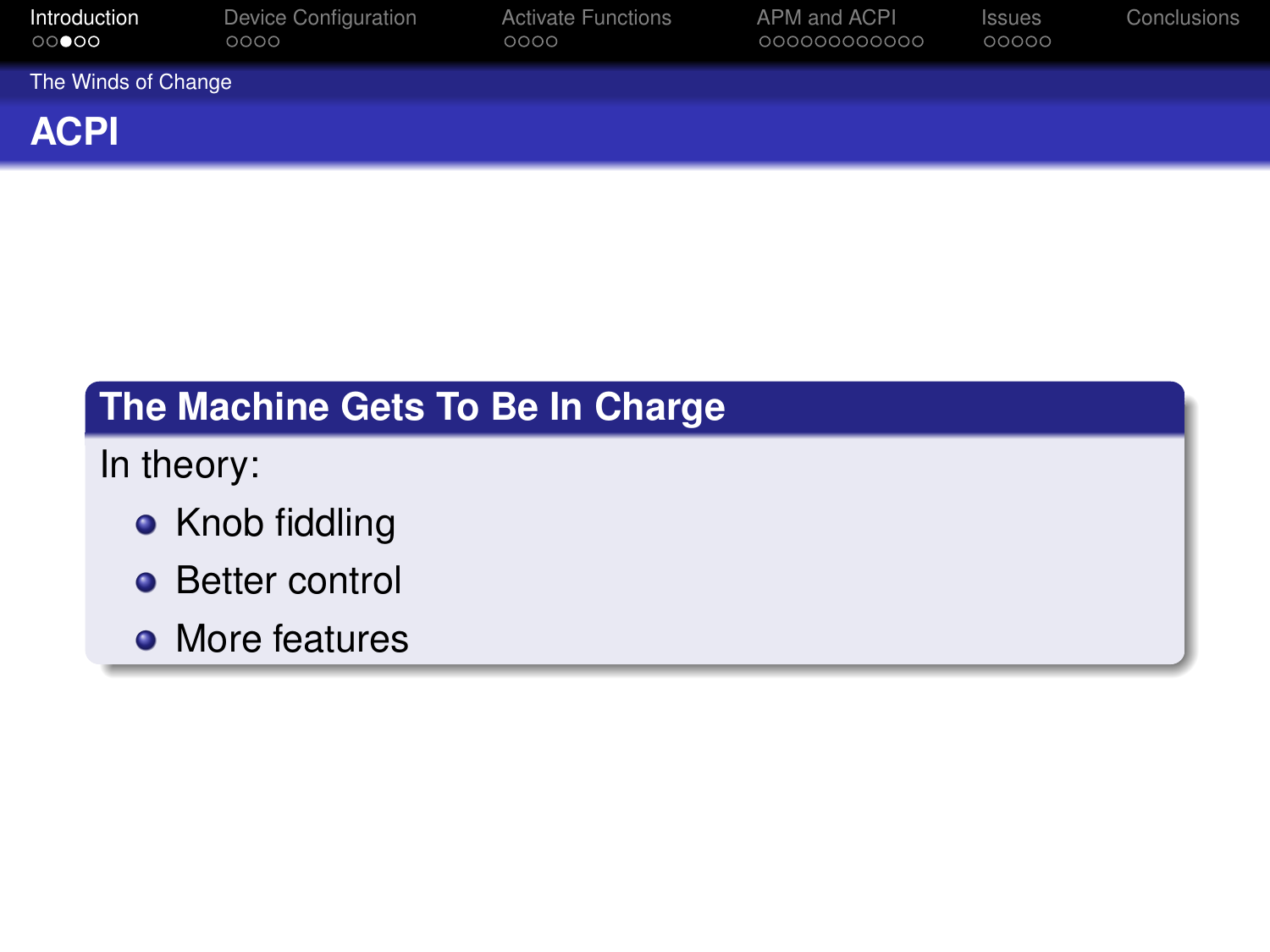| Introduction<br>$\circ\circ\bullet\circ$ | Device Configuration<br>0000 | <b>Activate Functions</b><br>0000 | APM and ACPI<br>000000000000 | <b>Issues</b><br>00000 | Conclusions |  |  |  |
|------------------------------------------|------------------------------|-----------------------------------|------------------------------|------------------------|-------------|--|--|--|
| The Winds of Change                      |                              |                                   |                              |                        |             |  |  |  |
| <b>Implications</b>                      |                              |                                   |                              |                        |             |  |  |  |

## **Reality Check**

- **•** Extremely complex
- **•** Specifications that nobody respects
- **•** Every vendor has its own quirks
- <span id="page-5-0"></span>• The machine has to do everything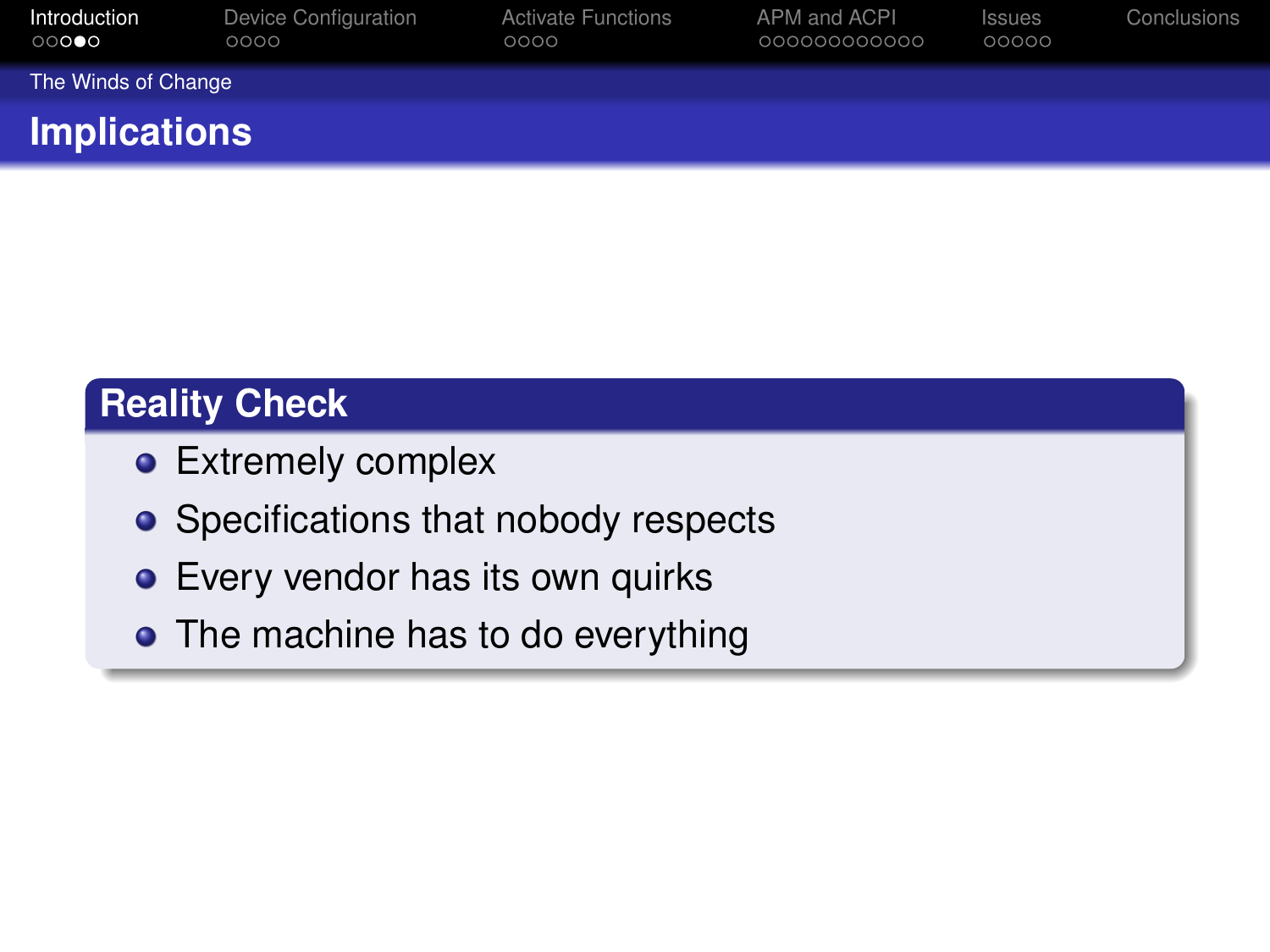| Introduction<br>$\circ\circ\circ\bullet$ | Device Configuration<br>0000 | <b>Activate Functions</b><br>0000 | APM and ACPI<br>000000000000 | <b>Issues</b><br>00000 | Conclusions |  |  |  |  |
|------------------------------------------|------------------------------|-----------------------------------|------------------------------|------------------------|-------------|--|--|--|--|
|                                          | The Winds of Change          |                                   |                              |                        |             |  |  |  |  |
| <b>Results</b>                           |                              |                                   |                              |                        |             |  |  |  |  |

## **ACPI**

- New power management approach
- **•** Affects device drivers as well
- Hard to get right
- Fit into the APM logic
- **o** Lots of system changes
- <span id="page-6-0"></span>• New MI suspend/resume framework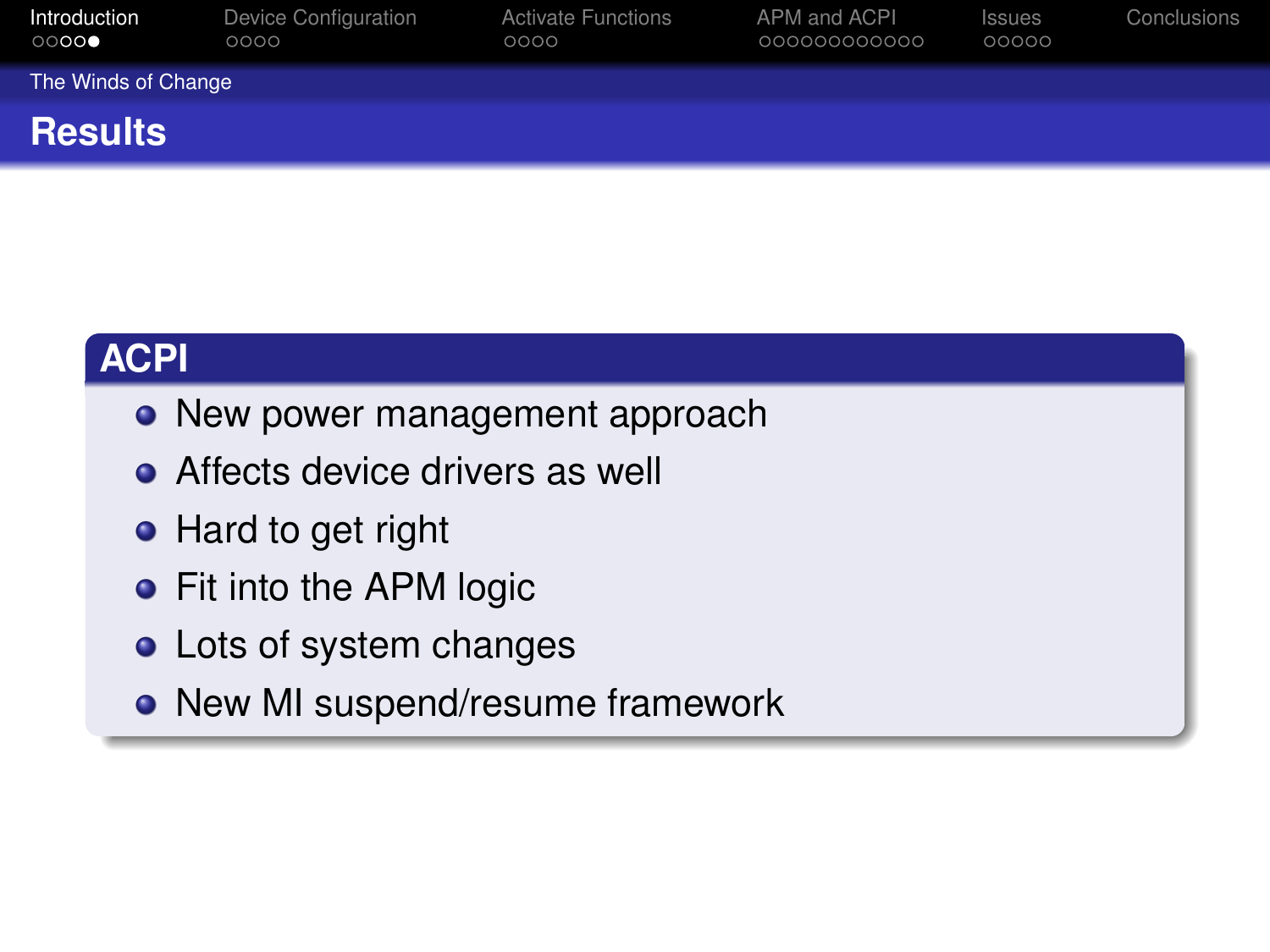| Introduction     | Device Configuration | <b>Activate Functions</b> | APM and ACPI | <b>Issues</b> | Conclusions |
|------------------|----------------------|---------------------------|--------------|---------------|-------------|
| 00000            | $\bullet$ 000        | 0000                      | 000000000000 | 00000         |             |
| <b>Structure</b> |                      |                           |              |               |             |

## **Kernel Device Tracking**

- **•** Tree hierarchy
- Everything starts at mainbus(4)
- <span id="page-7-0"></span>• Device drivers attach to the proper parent device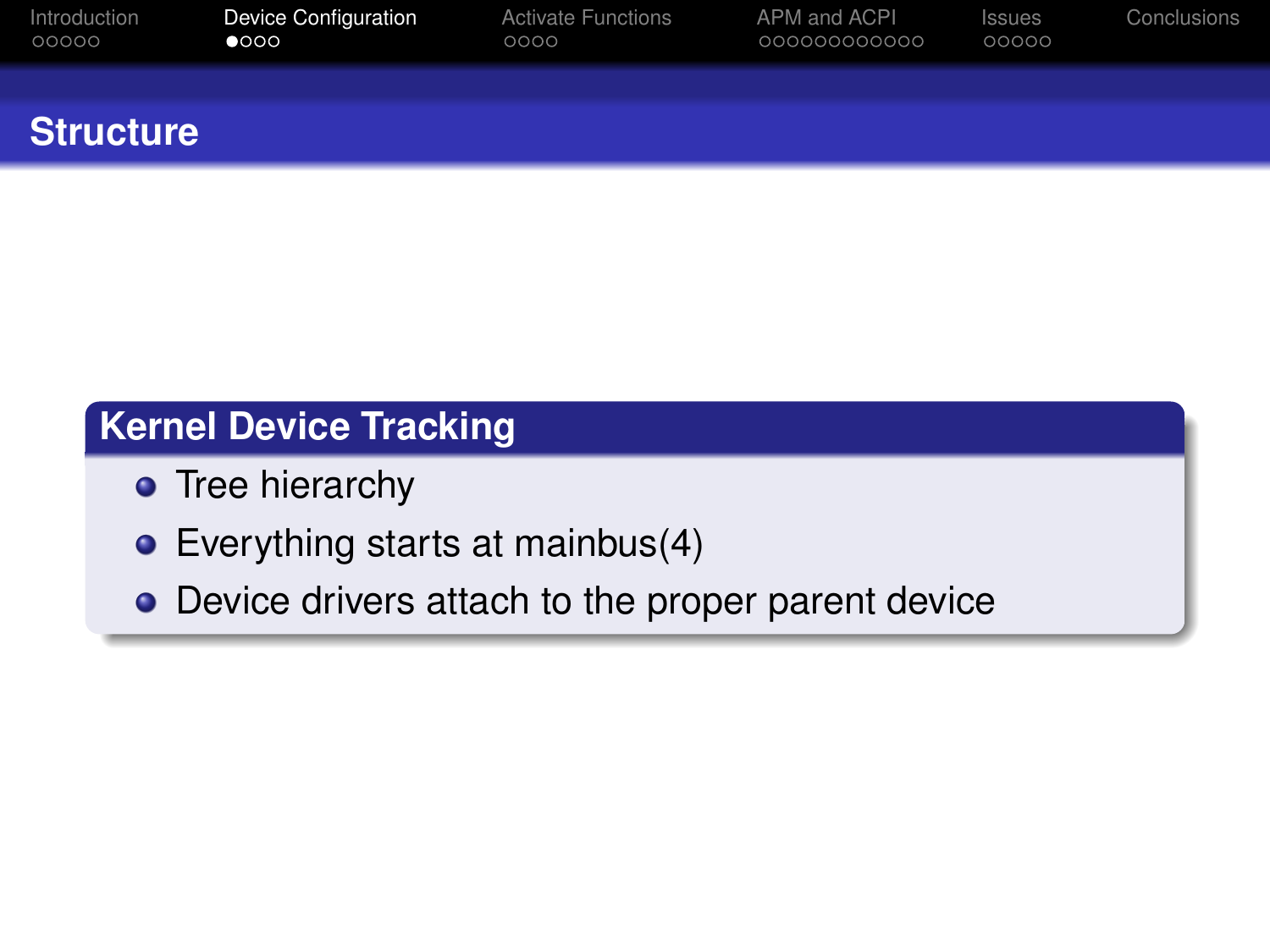| Introduction   | <b>Device Configuration</b> | <b>Activate Functions</b> | APM and ACPI | <b>Issues</b> | Conclusions |
|----------------|-----------------------------|---------------------------|--------------|---------------|-------------|
| 00000          | 0 000                       | ೦೦೦೦                      | 000000000000 | 00000         |             |
| <b>Example</b> |                             |                           |              |               |             |

## **Dependency view**

## A memory stick is attached to the system

- $\bullet$  sd(4)
- $\bullet$  scsibus(4)
- $\bullet$  umass(4)
- $\bullet$  uhub $(4)$
- $\bullet$  usb $(4)$
- $\bullet$  ehci $(4)$
- $pci(4)$
- $\bullet$  mainbus(4)

The stick becomes available to the user as sd0.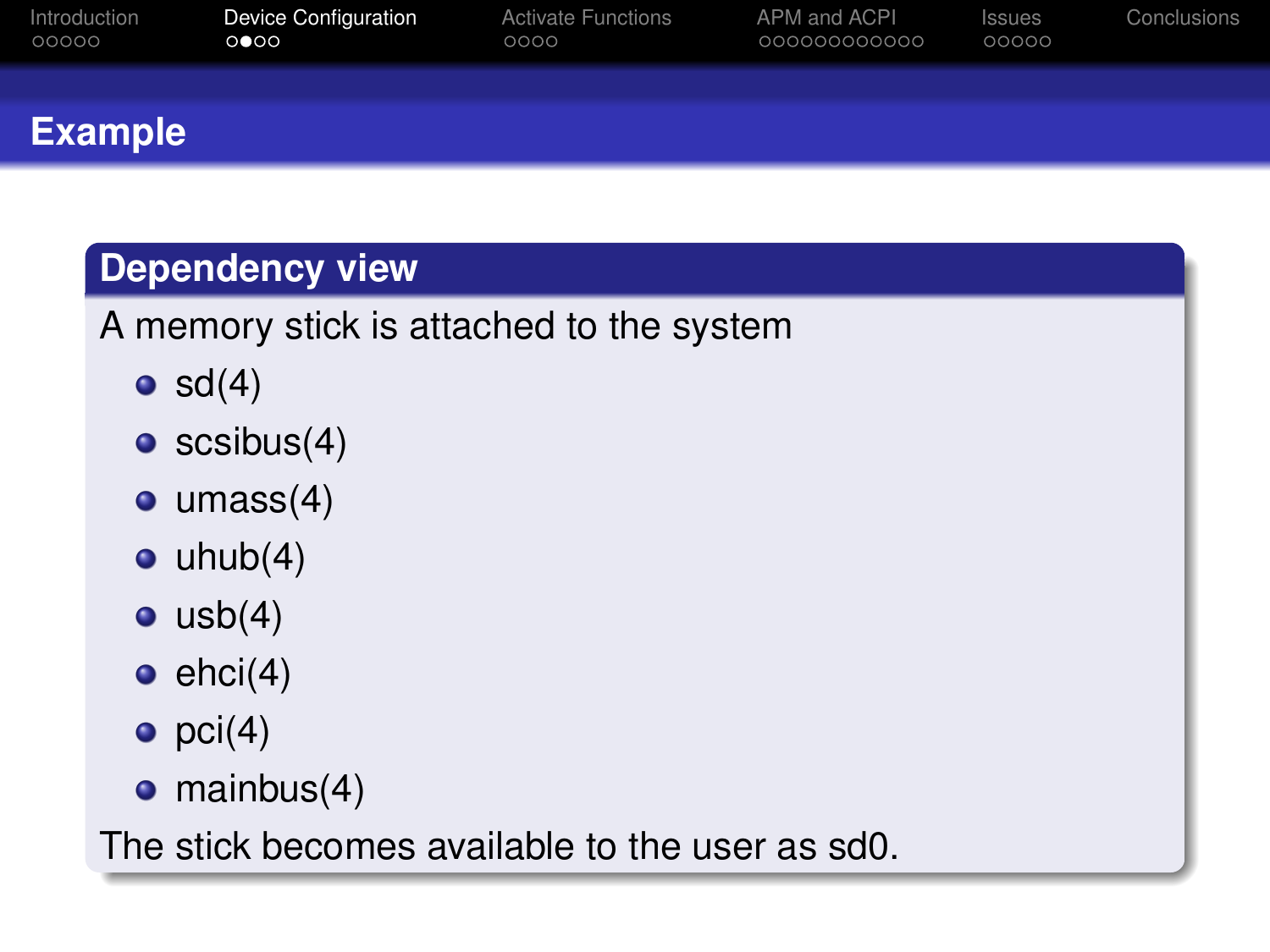| Introduction         | <b>Device Configuration</b> | <b>Activate Functions</b> | APM and ACPI | Issues | Conclusions |
|----------------------|-----------------------------|---------------------------|--------------|--------|-------------|
| 00000                | 0000                        | 0000                      | 00000000000  | 00000  |             |
| <b>Configuration</b> |                             |                           |              |        |             |

## **Specific functionality**

- Match proper device driver matching
- Attach attach to a proper place in the device tree
- **•** Activate activate the device
- Deactivate turn off the device
- Detach remove it from the device tree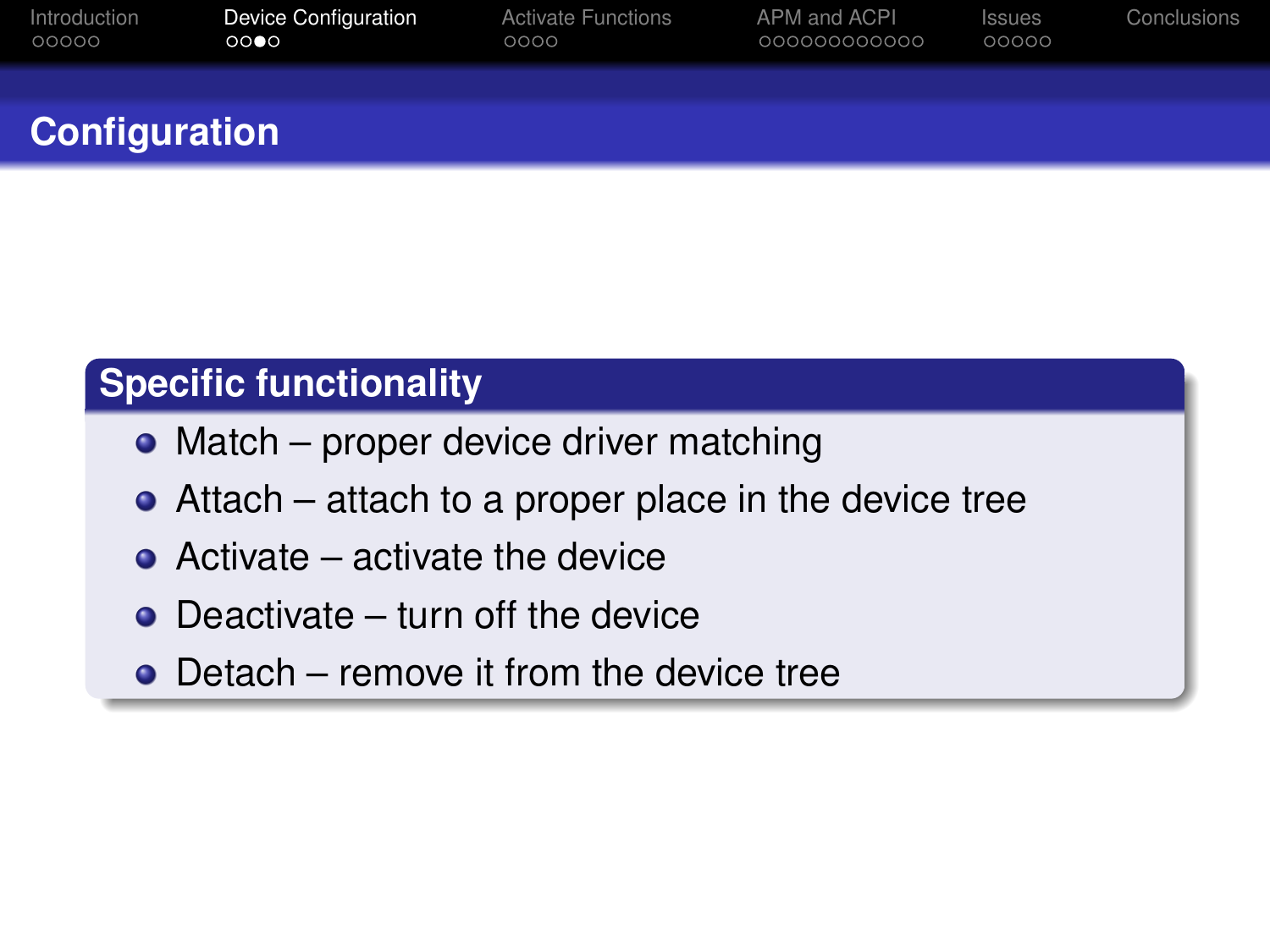| Introduction | <b>Device Configuration</b> | <b>Activate Functions</b> | APM and ACPI | Issues | Conclusions |
|--------------|-----------------------------|---------------------------|--------------|--------|-------------|
| 00000        | 000                         | 0000                      | 000000000000 | 00000  |             |
|              |                             |                           |              |        |             |

## **Suspend and Resume**

## **Low Power States Implications**

ACPI support required:

- New system states
- **o** Driver awareness
- Device notification of state changes
- Result: The need for new activate actions in autoconf(9)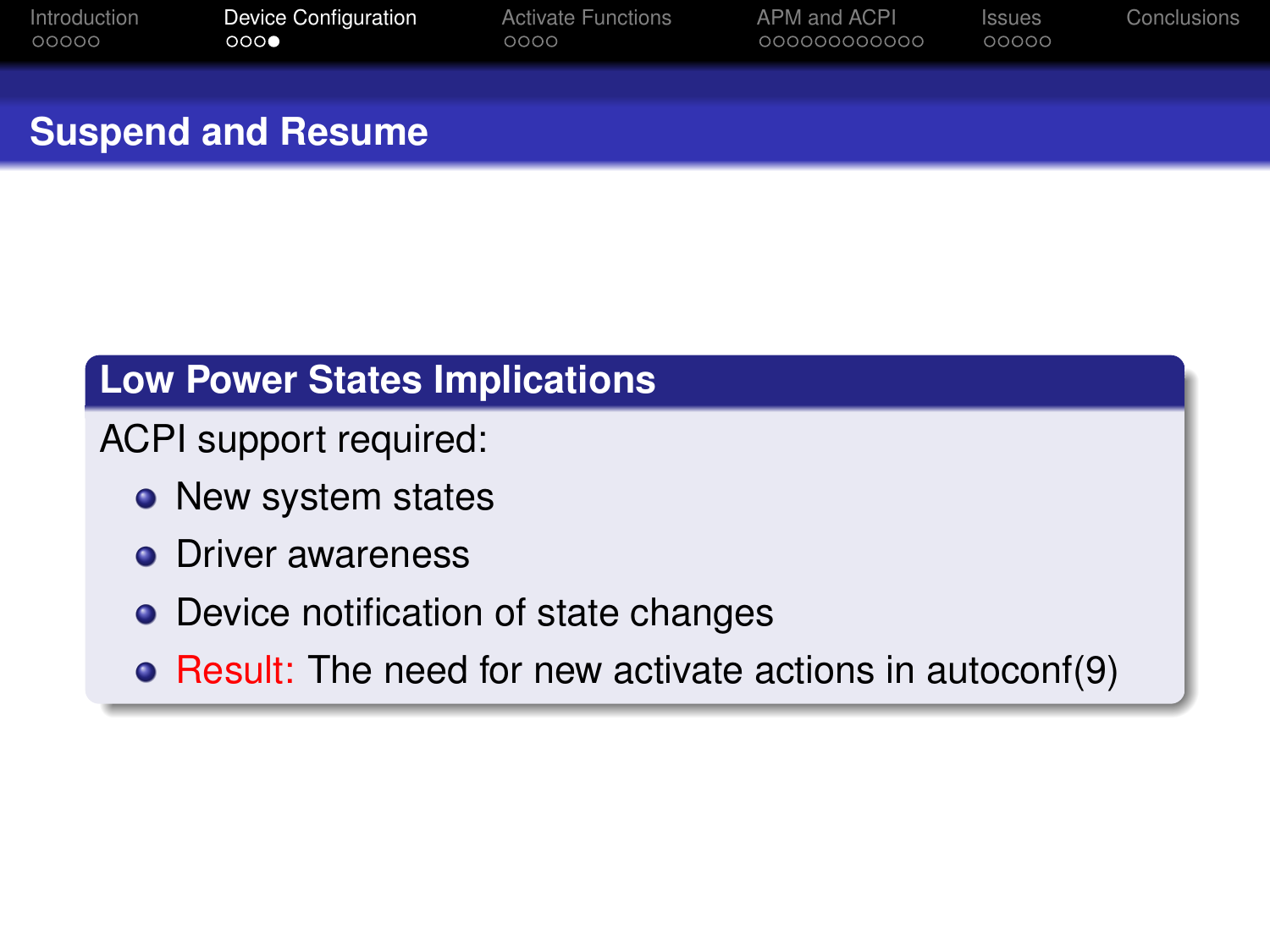| Introduction<br>00000 | Device Configuration<br>0000 | <b>Activate Functions</b><br>$\bullet$ 000 | APM and ACPI<br>00000000000 | <b>Issues</b><br>00000 | Conclusions |
|-----------------------|------------------------------|--------------------------------------------|-----------------------------|------------------------|-------------|
| Changes               |                              |                                            |                             |                        |             |
| <b>New Actions</b>    |                              |                                            |                             |                        |             |

#### **DVACT\_QUIESCE**

Prepare to suspend (discussed later on).

#### **DVACT\_SUSPEND**

Set the device drivers in a suspend state.

#### **DVACT\_RESUME**

<span id="page-11-0"></span>Resume the device drivers back to running state.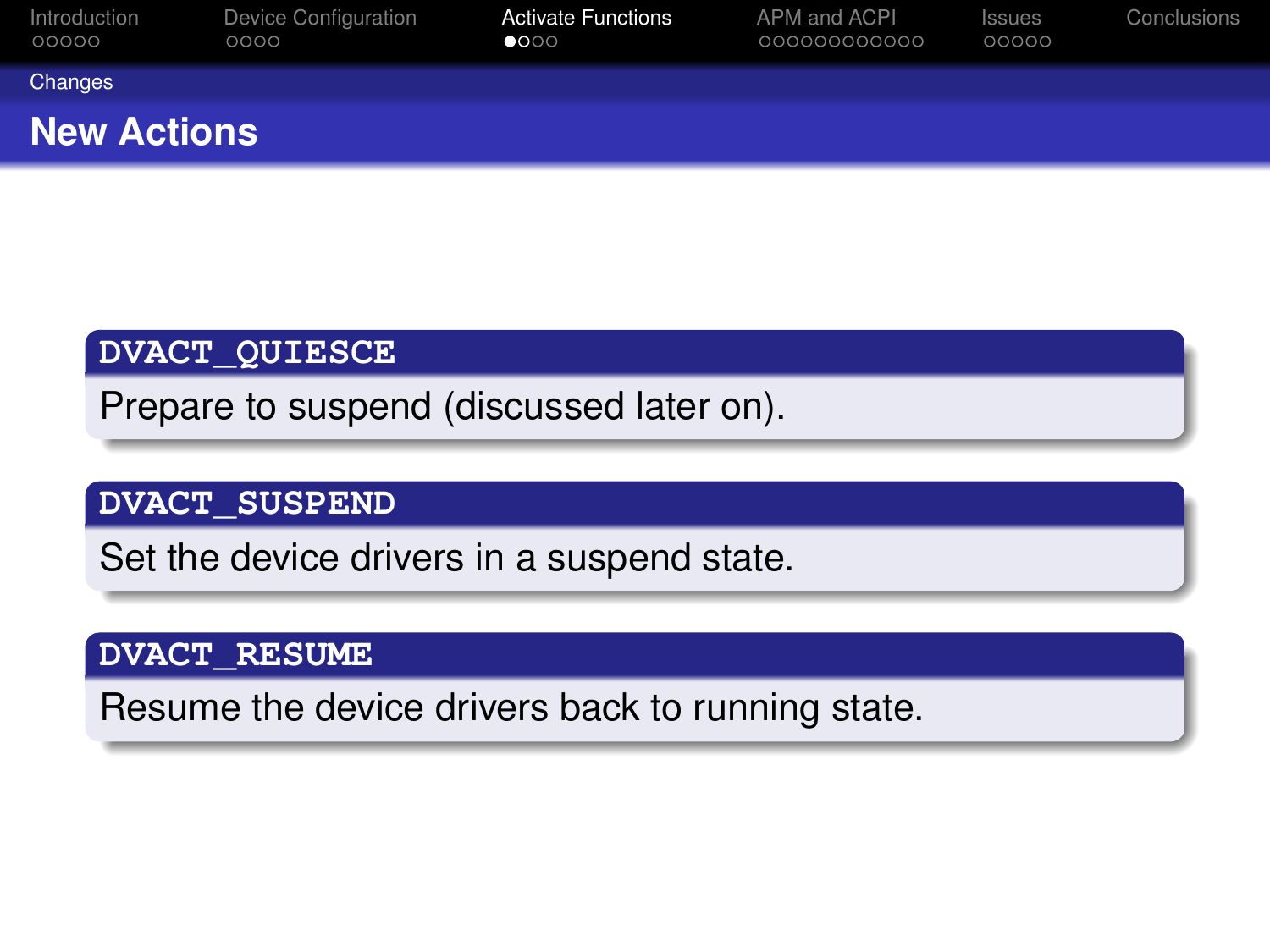| Introduction<br>00000 | Device Configuration<br>0000 | <b>Activate Functions</b><br>$\circ \bullet \circ \circ$ | APM and ACPI<br>000000000000 | <b>Issues</b><br>00000 | Conclusions |
|-----------------------|------------------------------|----------------------------------------------------------|------------------------------|------------------------|-------------|
| Changes               |                              |                                                          |                              |                        |             |
|                       | <b>Expanding autoconf(9)</b> |                                                          |                              |                        |             |

## **Code Changes**

#### config\_suspend()

- **•** Similar with attach/detach activate/deactivate
- Signals the drivers

config\_activate\_children()

- Handle the new cases
- <span id="page-12-0"></span> $\bullet$  config suspend() the device's children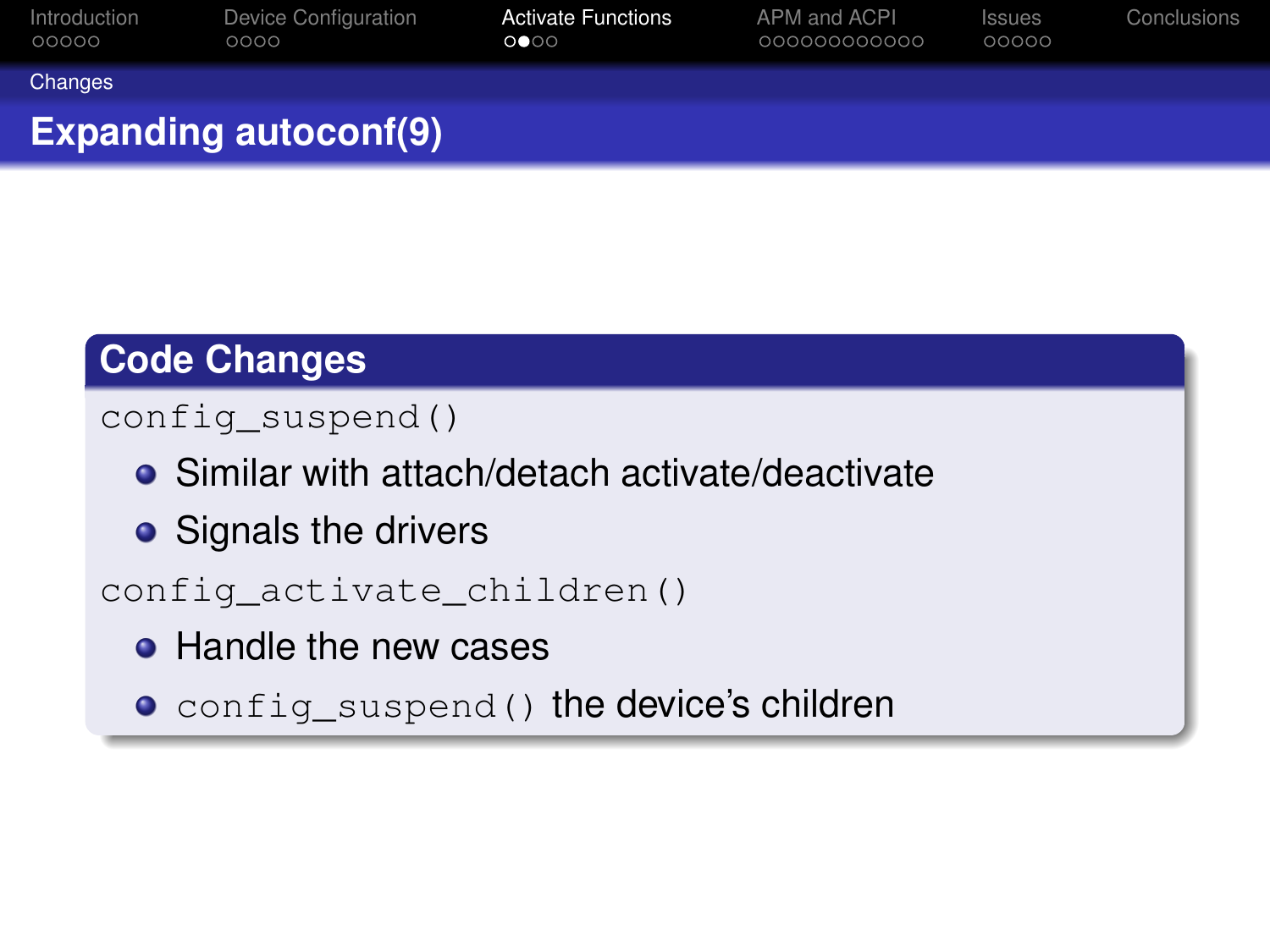| Device Configuration<br>0000 | <b>Activate Functions</b><br>$\circ\circ\bullet\circ$ | APM and ACPI<br>000000000000 | <b>Issues</b><br>00000 | Conclusions |
|------------------------------|-------------------------------------------------------|------------------------------|------------------------|-------------|
|                              |                                                       |                              |                        |             |
| <b>What is Quiesce?</b>      |                                                       |                              |                        |             |
|                              |                                                       |                              |                        |             |

## **Definition**

<span id="page-13-0"></span>The action of pausing or modifying a given process so that data consistency can be achieved.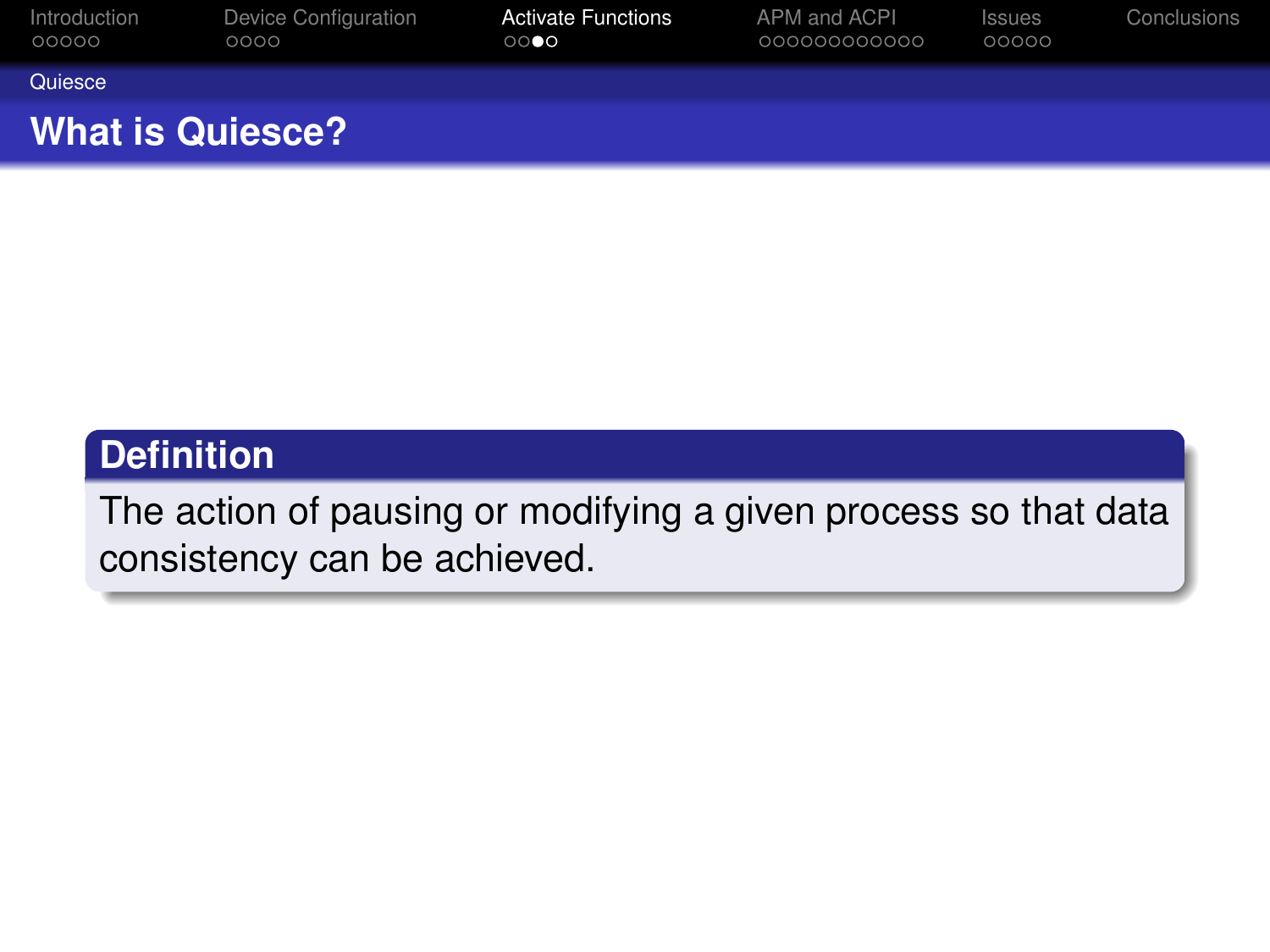|                       | Why is it important?         |                                                  |                              |                        |             |
|-----------------------|------------------------------|--------------------------------------------------|------------------------------|------------------------|-------------|
| Quiesce               |                              |                                                  |                              |                        |             |
| Introduction<br>00000 | Device Configuration<br>0000 | <b>Activate Functions</b><br>$\circ\circ\bullet$ | APM and ACPI<br>000000000000 | <b>Issues</b><br>00000 | Conclusions |

#### **Because...**

Some devices need pre-suspend notifications to:

- Finish-up disk I/O
- Dump audio buffers
- VT switch out of X
- Wait on other actions to finish
- <span id="page-14-0"></span>Do misc. operations requiring a 'normal' running state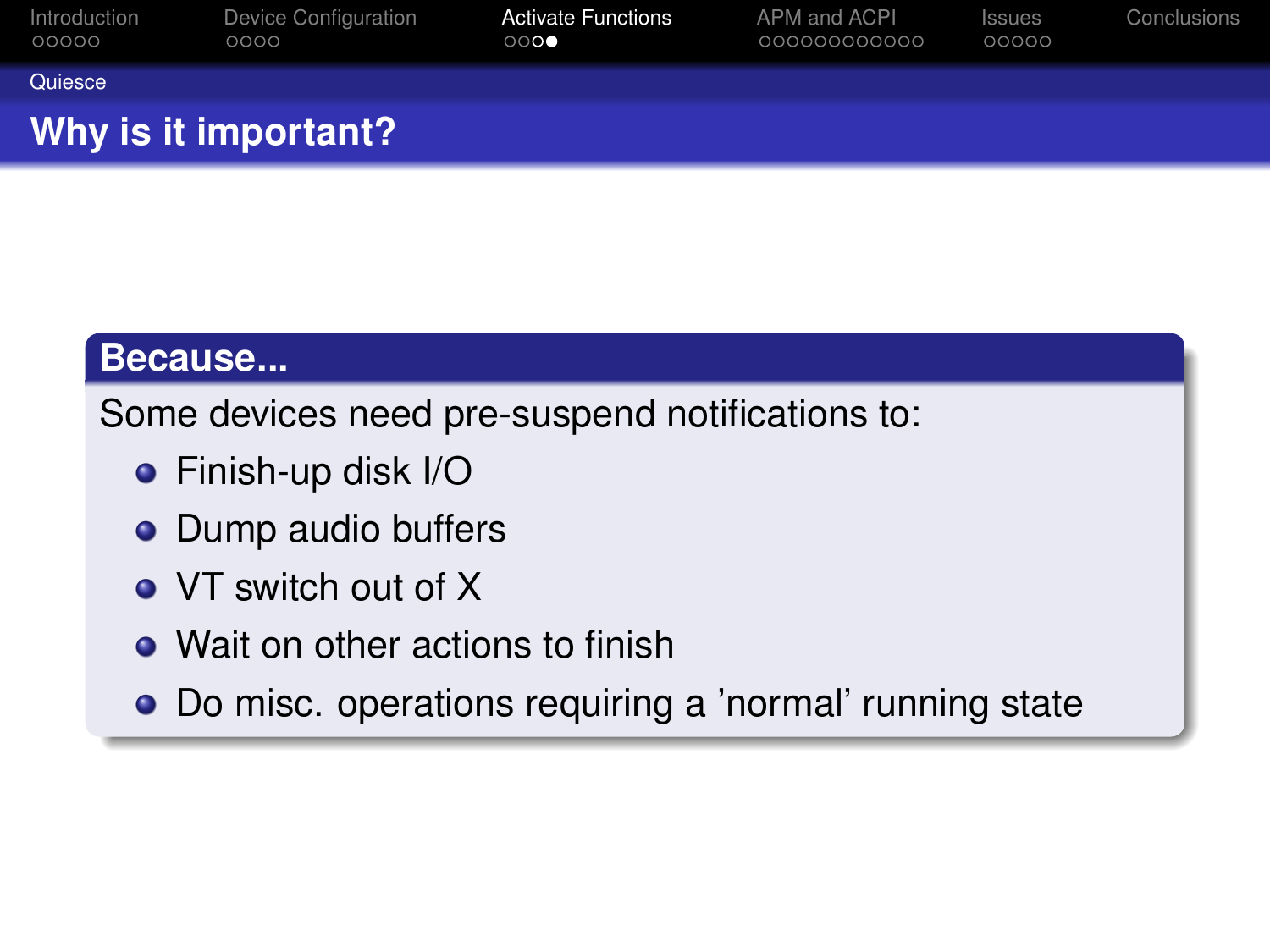| Introduction<br>00000 | Device Configuration<br>0000 | <b>Activate Functions</b><br>0000 | APM and ACPI<br>$\bullet \hspace{-0.2em}\bullet \hspace{-0.2em}\bullet \hspace{-0.2em} \circ \hspace{-0.2em} \circ \hspace{-0.2em} \circ \hspace{-0.2em} \circ \hspace{-0.2em} \circ \hspace{-0.2em} \circ \hspace{-0.2em} \circ \hspace{-0.2em} \circ \hspace{-0.2em} \circ \hspace{-0.2em} \circ \hspace{-0.2em} \circ \hspace{-0.2em} \circ \hspace{-0.2em} \circ$ | <b>Issues</b><br>00000 | Conclusions |
|-----------------------|------------------------------|-----------------------------------|-----------------------------------------------------------------------------------------------------------------------------------------------------------------------------------------------------------------------------------------------------------------------------------------------------------------------------------------------------------------------|------------------------|-------------|
| Design                |                              |                                   |                                                                                                                                                                                                                                                                                                                                                                       |                        |             |
| <b>Starting Point</b> |                              |                                   |                                                                                                                                                                                                                                                                                                                                                                       |                        |             |

#### **APM Machines**

- **APM userland daemon**
- **•** Userland notifies the kernel
- Kernel APM MD state machines
- <span id="page-15-0"></span>Lots of MD code, specially for devices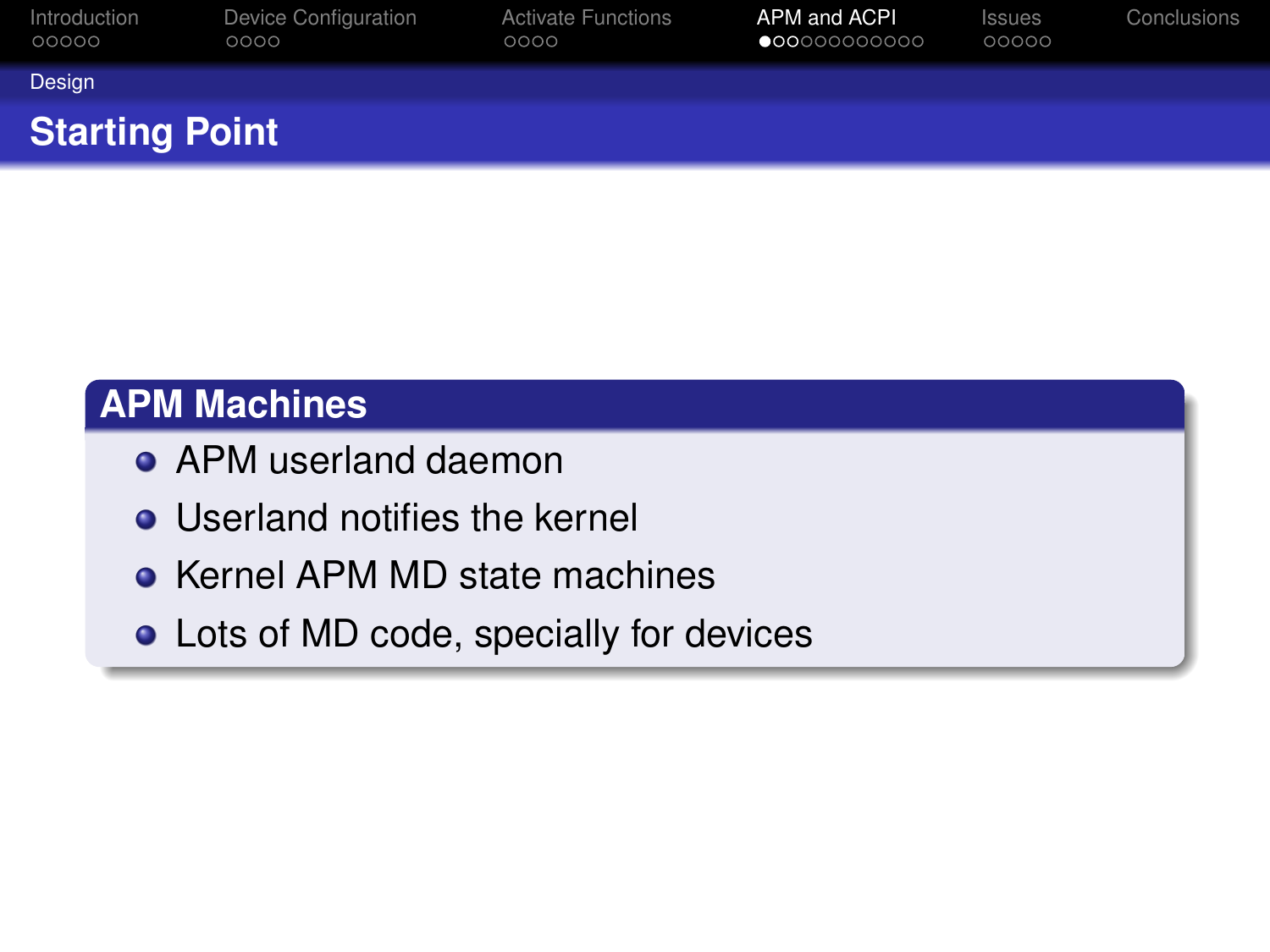| Introduction | Device Configuration | <b>Activate Functions</b> | APM and ACPI | Issues | Conclusions |
|--------------|----------------------|---------------------------|--------------|--------|-------------|
| 00000        | 0000                 | 0000                      | 00000000000  | 00000  |             |
| Design       |                      |                           |              |        |             |

## **Integrating Other PM Implementations**

#### **Rules**

- Keep the same APM mechanism.
- Mold other implementations into it.
- Make it opaque to the userland.
- **Q** Let the drivers do the work for them.
- <span id="page-16-0"></span>• Implementation specific bits in MD Mostly whacky assembly routines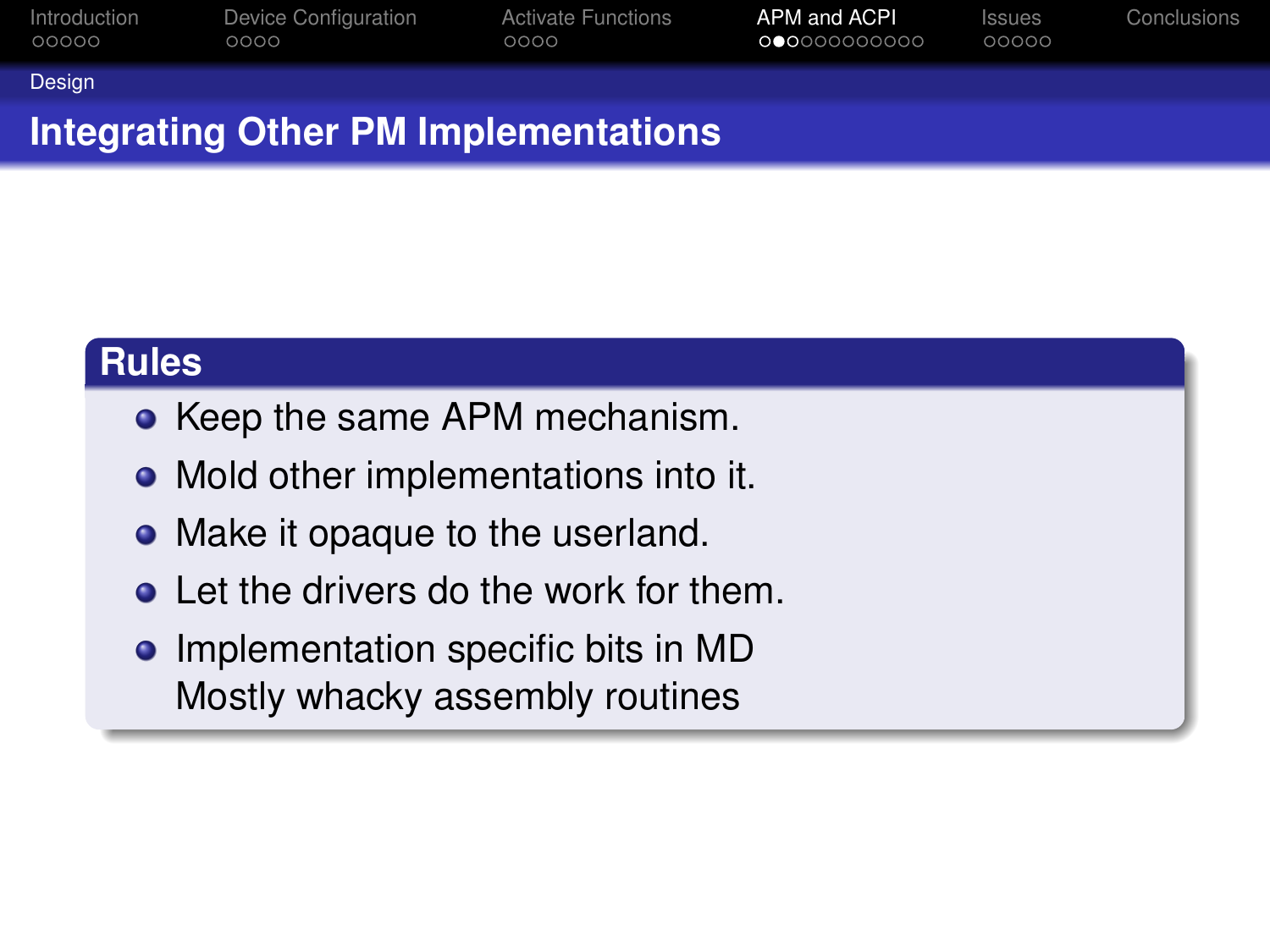| Introduction<br>00000 | Device Configuration<br>0000 | <b>Activate Functions</b><br>0000 | APM and ACPI<br>00000000000 | <b>Issues</b><br>00000 | Conclusions |
|-----------------------|------------------------------|-----------------------------------|-----------------------------|------------------------|-------------|
| Design                |                              |                                   |                             |                        |             |
|                       | <b>ACPI Implementation</b>   |                                   |                             |                        |             |

## **Reiterating...**

- ACPI will be fit in the same model
- Create a fake apm-like kernel ACPI state-machine
- Keep the same code-paths all the way down
- No difference from a userland perspective
- <span id="page-17-0"></span>• Only the kernel can tell APM and ACPI apart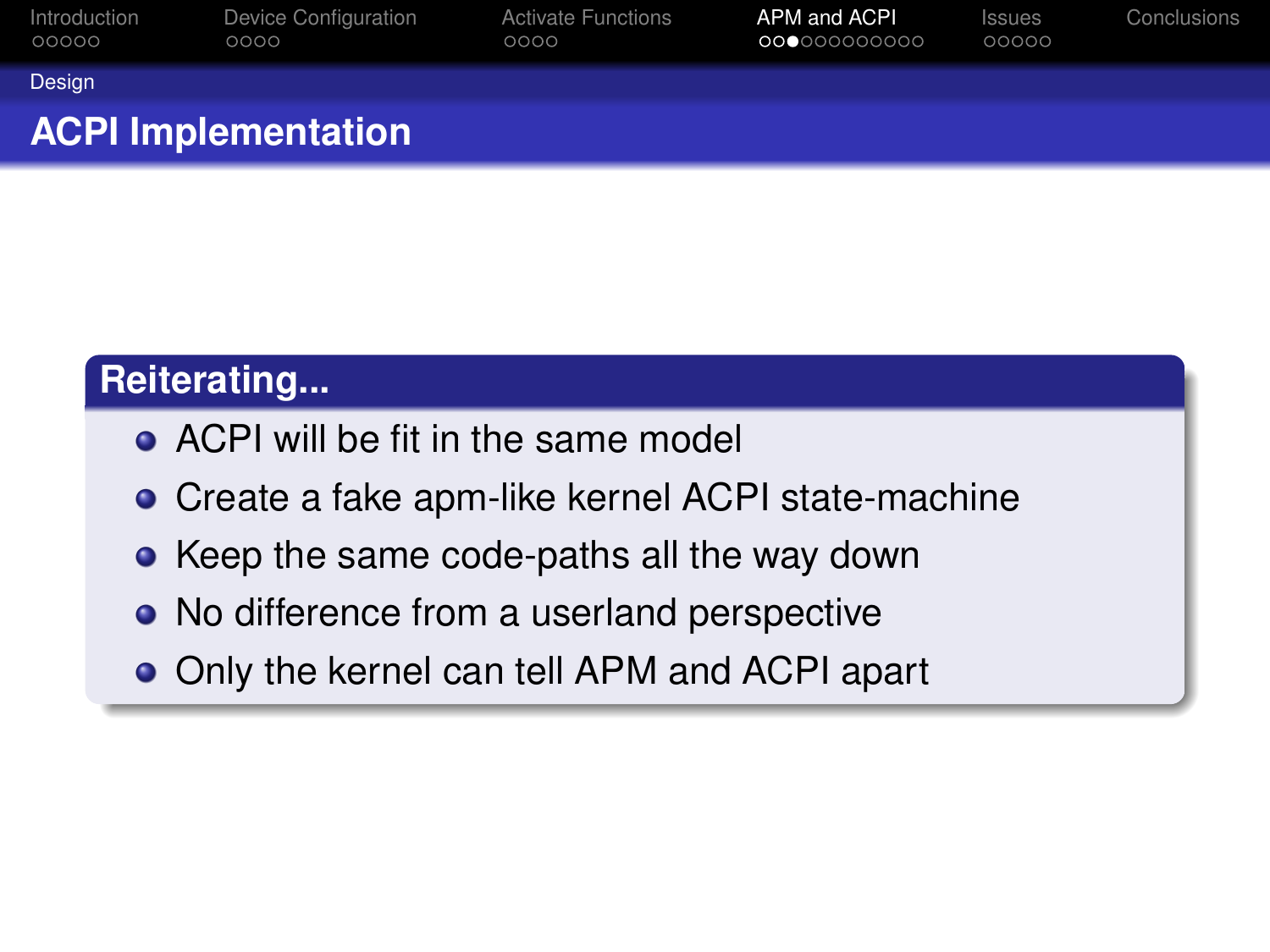| Introduction<br>00000 | Device Configuration<br>0000 | <b>Activate Functions</b><br>0000 | APM and ACPI<br>00000000000 | <b>Issues</b><br>00000 | Conclusions |
|-----------------------|------------------------------|-----------------------------------|-----------------------------|------------------------|-------------|
| <b>APM</b>            |                              |                                   |                             |                        |             |
| <b>Improvements</b>   |                              |                                   |                             |                        |             |

## **More MI, Less MD**

- The BIOS does most of the work
- Remove MD device related code
- **•** Let the device drivers do it in their activate functions
- <span id="page-18-0"></span>• Bare MD APM state machine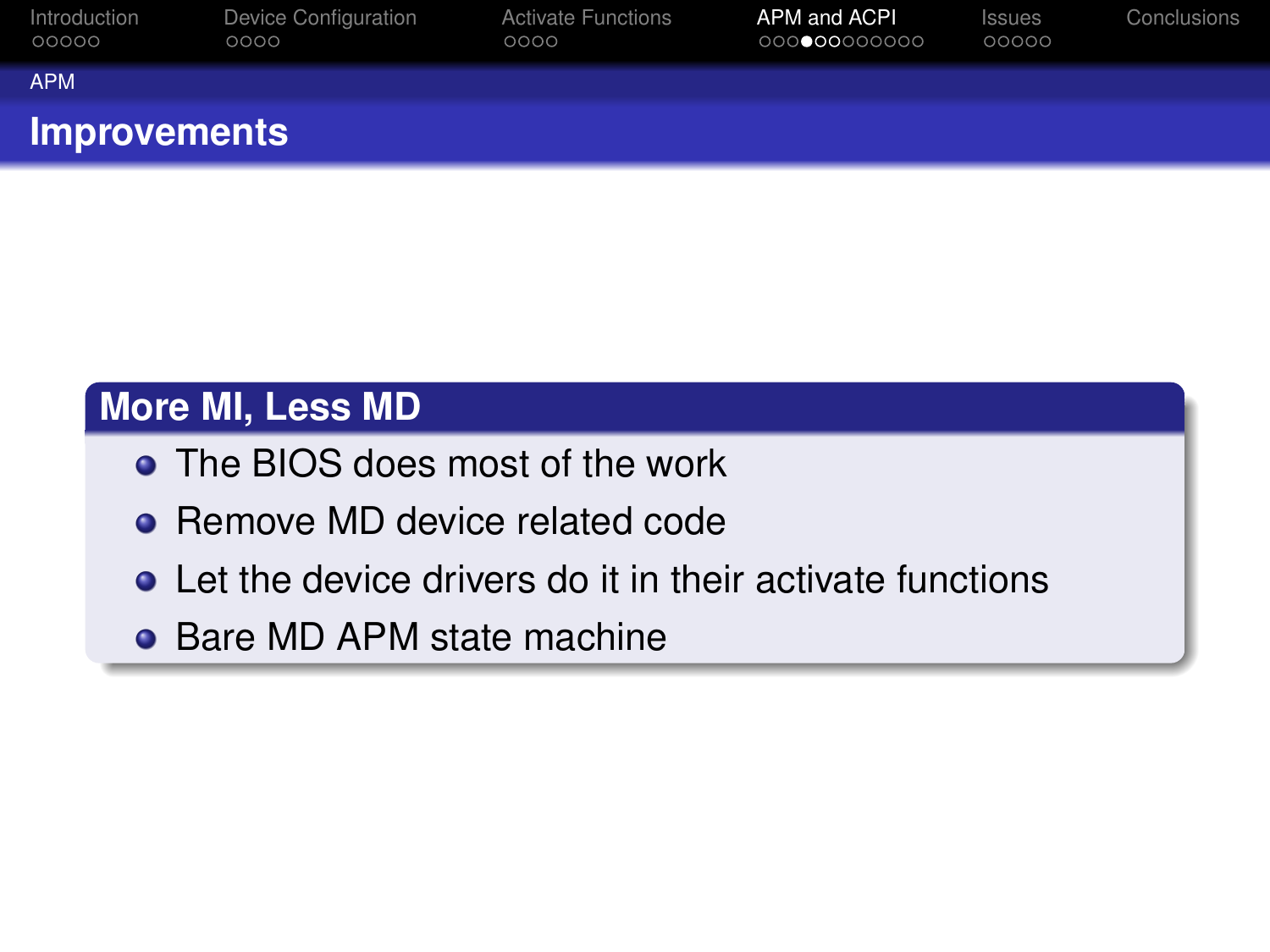| Introduction<br>00000 | Device Configuration<br>0000 | <b>Activate Functions</b><br>0000 | APM and ACPI<br>000000000000 | <b>Issues</b><br>00000 | Conclusions |
|-----------------------|------------------------------|-----------------------------------|------------------------------|------------------------|-------------|
| <b>APM</b>            |                              |                                   |                              |                        |             |
| <b>On Suspend</b>     |                              |                                   |                              |                        |             |

## **Code Flow**

- wsdisplay\_suspend()
- bufq\_quiesce()
- config\_suspend(DVACT\_QUIESCE)
- splhigh()
- o disableintr()
- config\_suspend(DVACT\_SUSPEND)
- <span id="page-19-0"></span>o sys platform->suspend()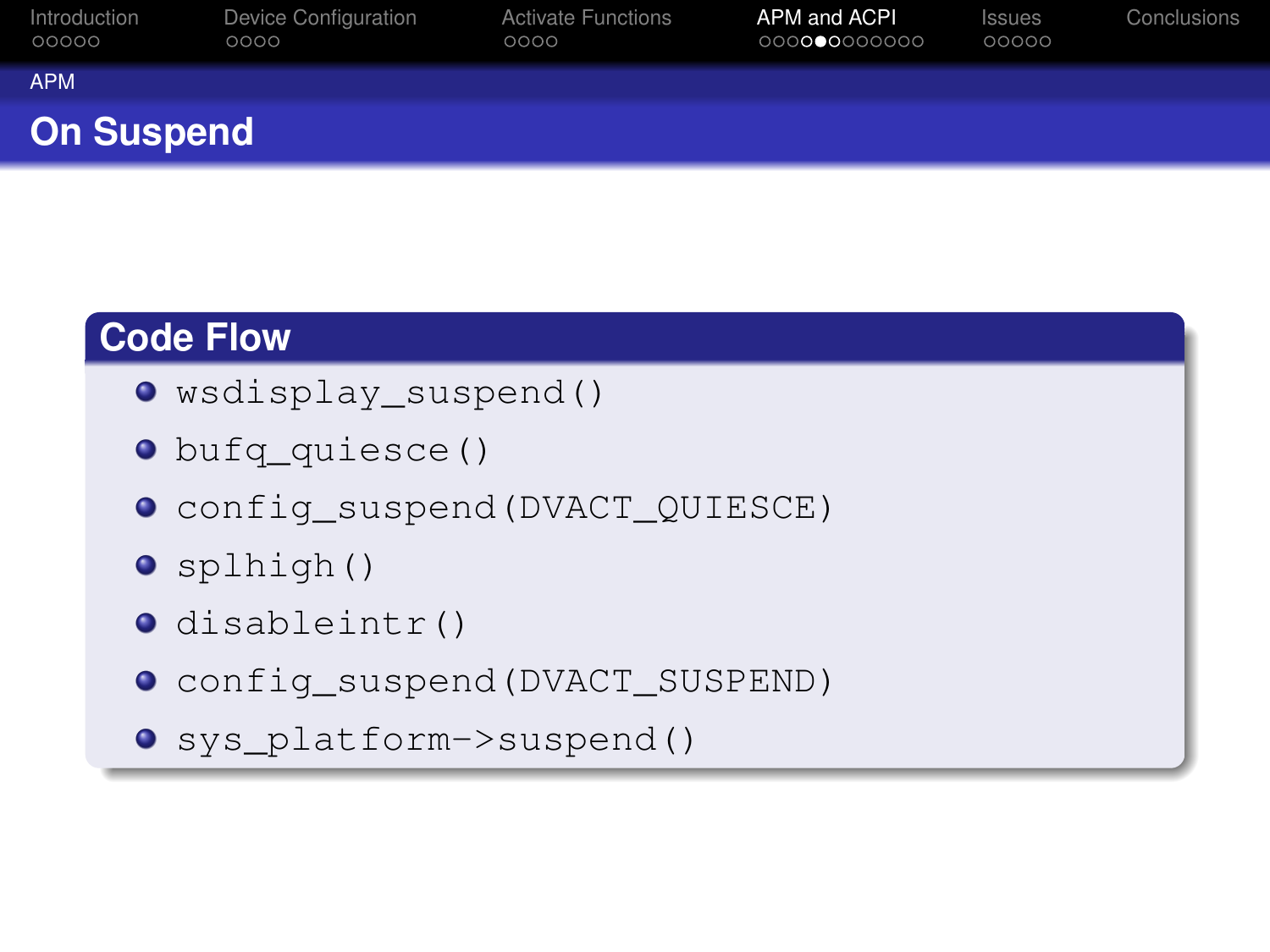| Introduction<br>00000 | Device Configuration<br>0000 | <b>Activate Functions</b><br>0000 | APM and ACPI<br>000000000000 | <b>Issues</b><br>00000 | Conclusions |
|-----------------------|------------------------------|-----------------------------------|------------------------------|------------------------|-------------|
| <b>APM</b>            |                              |                                   |                              |                        |             |
| <b>On Resume</b>      |                              |                                   |                              |                        |             |

## **Code Flow**

- sys\_platform->resume()
- config\_suspend(DVACT\_RESUME)
- $\bullet$  enableintr()
- $\bullet$  splx()
- bufq\_restart()
- <span id="page-20-0"></span>wsdisplay\_resume()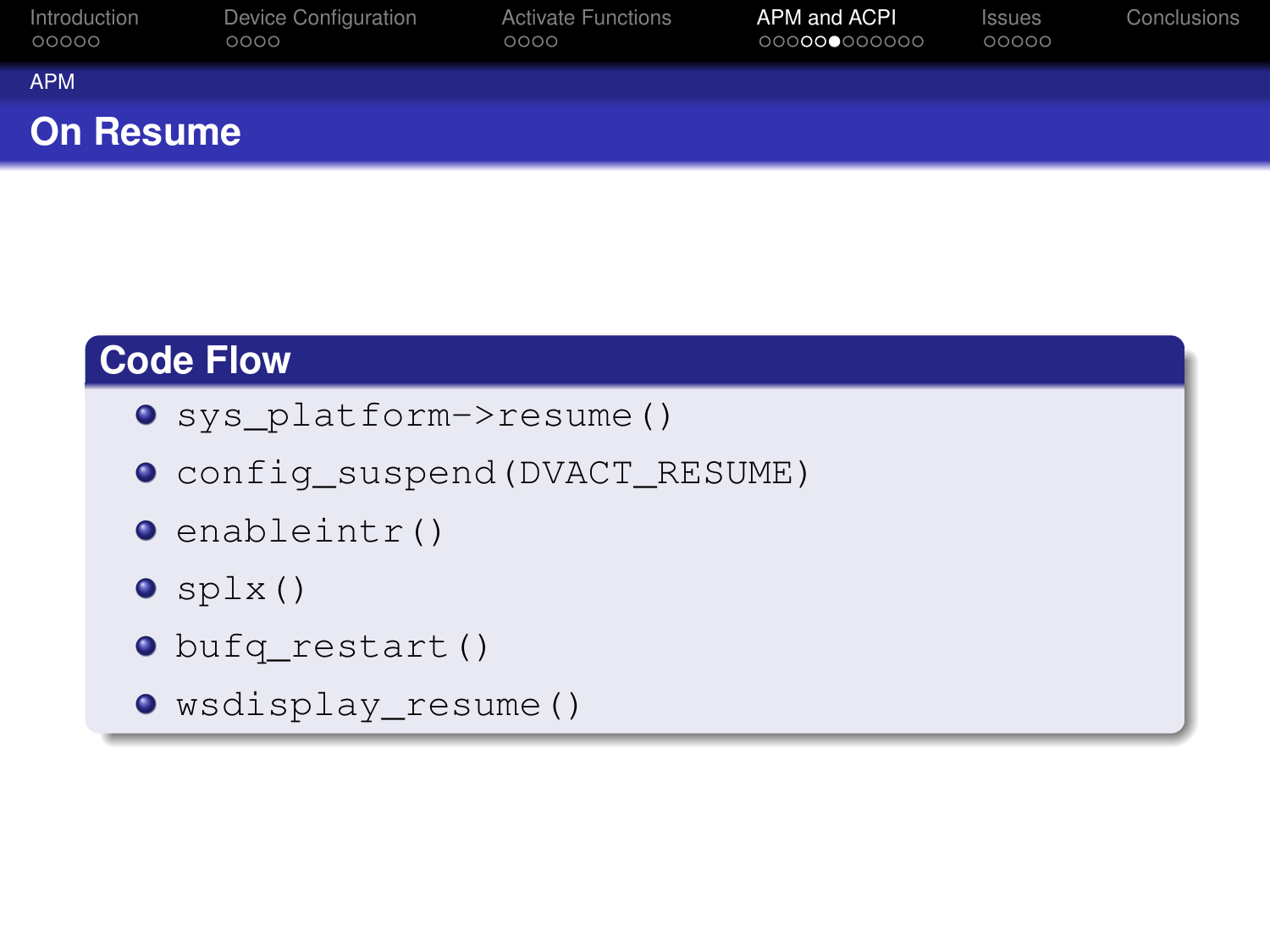| Introduction<br>00000  | Device Configuration<br>0000 | <b>Activate Functions</b><br>0000 | APM and ACPI<br>000000000000 | <b>Issues</b><br>00000 | Conclusions |
|------------------------|------------------------------|-----------------------------------|------------------------------|------------------------|-------------|
| <b>ACPI</b>            |                              |                                   |                              |                        |             |
| <b>Implementations</b> |                              |                                   |                              |                        |             |

- **Microsoft Windows**
- Intel ACPICA
- <span id="page-21-0"></span>o OpenBSD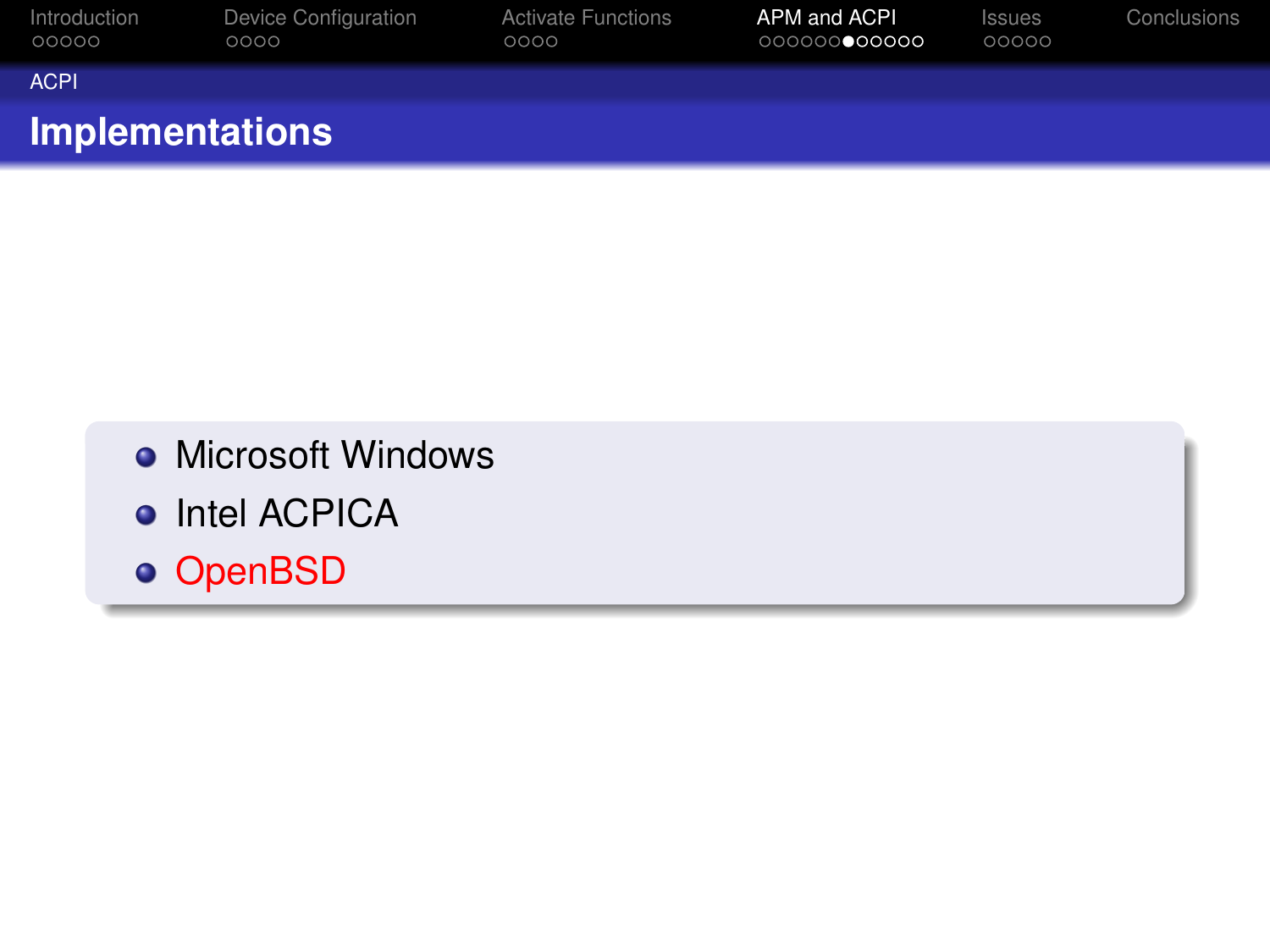| Introduction<br>00000 | Device Configuration<br>0000 | <b>Activate Functions</b><br>0000 | APM and ACPL.<br>000000000000 | <b>Issues</b><br>00000 | Conclusions |
|-----------------------|------------------------------|-----------------------------------|-------------------------------|------------------------|-------------|
| <b>ACPI</b>           |                              |                                   |                               |                        |             |
| <b>How It Works</b>   |                              |                                   |                               |                        |             |

## **System Perspective**

- ACPI is a proxy between the BIOS and the OS
- Access AML methods according to the ACPI spec.
- Lots of spec violations
- **.** Lots of quirks and workarounds
- <span id="page-22-0"></span>• The drivers have to handle device state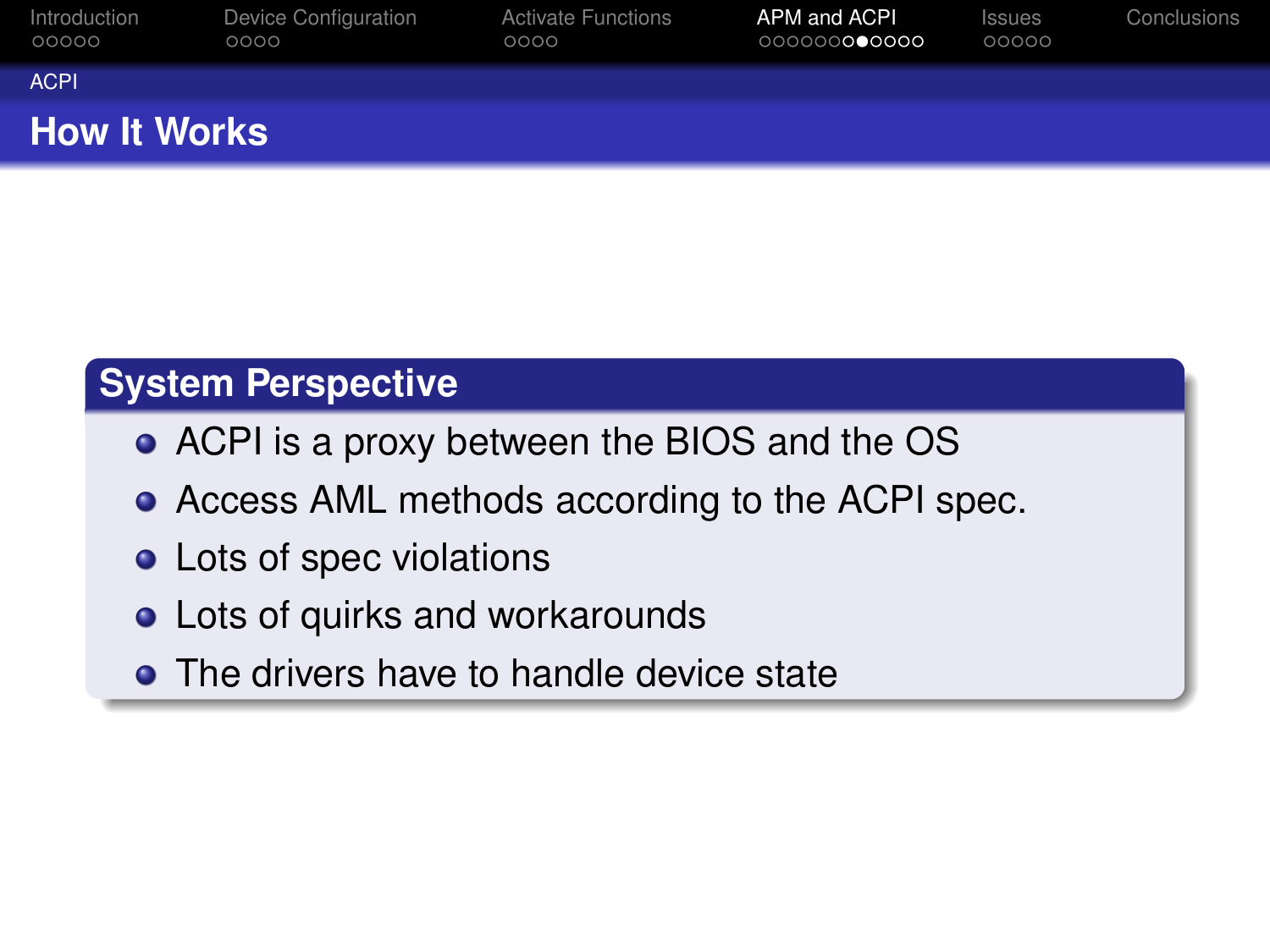| Introduction<br>00000 | Device Configuration<br>0000 | <b>Activate Functions</b><br>0000 | APM and ACPL.<br>000000000000 | <b>Issues</b><br>00000 | Conclusions |
|-----------------------|------------------------------|-----------------------------------|-------------------------------|------------------------|-------------|
| <b>ACPI</b>           |                              |                                   |                               |                        |             |
| <b>APM-like</b>       |                              |                                   |                               |                        |             |

#### **Flow**

- The userland needs no change
- acpiioctl() notfication ioctl
- Same commands as APM
- <span id="page-23-0"></span>ACPI tasks (e.g. acpi\_sleep\_task())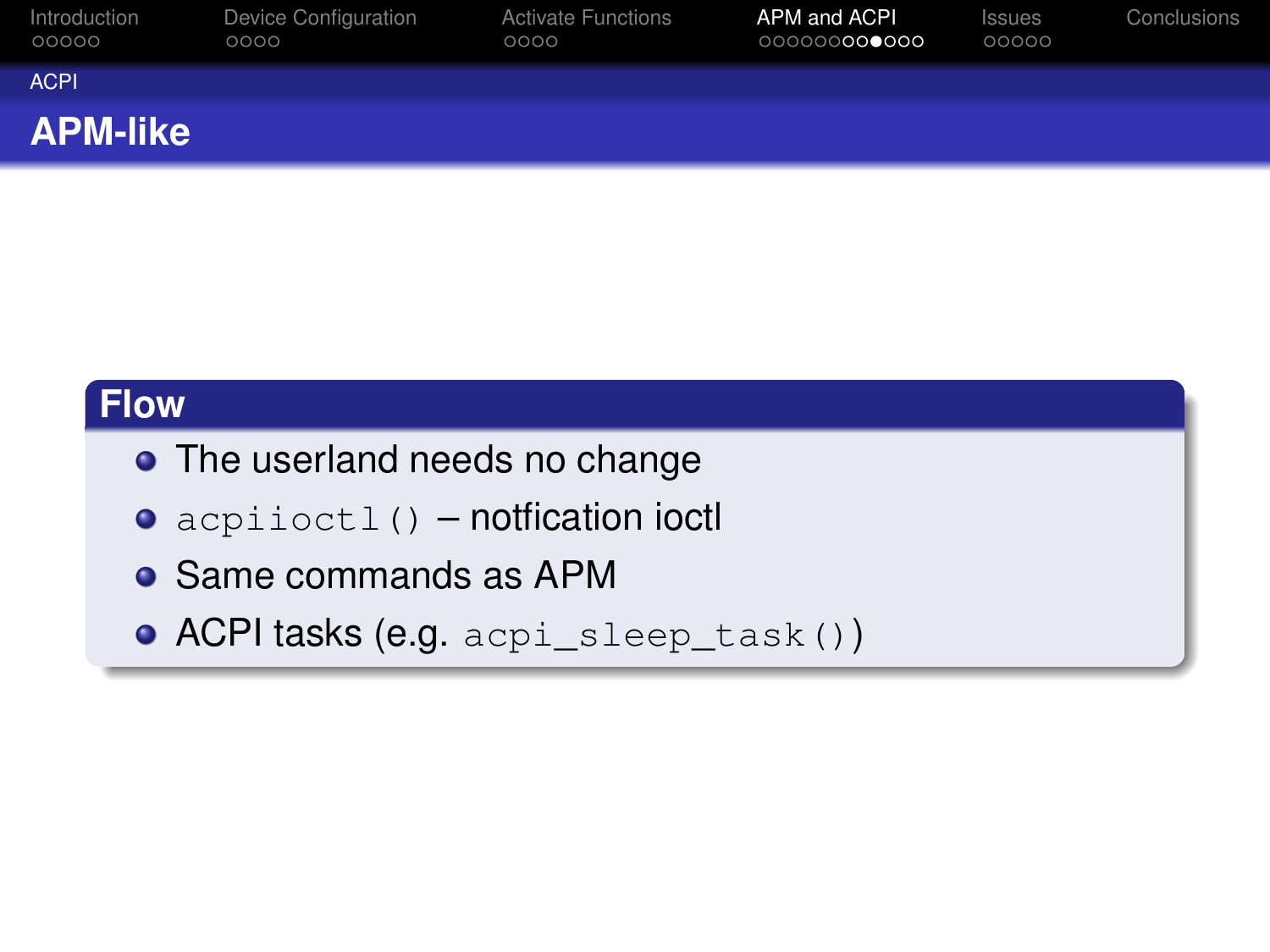| Introduction<br>00000 | Device Configuration<br>0000 | <b>Activate Functions</b><br>0000 | APM and ACPI<br>000000000000 | <b>Issues</b><br>00000 | Conclusions |  |  |
|-----------------------|------------------------------|-----------------------------------|------------------------------|------------------------|-------------|--|--|
| <b>ACPI</b>           |                              |                                   |                              |                        |             |  |  |
| <b>On Suspend</b>     |                              |                                   |                              |                        |             |  |  |

#### **Flow**

- **O** acpi sleep task(S3) checks state changes
- acpi\_sleep\_mode(S3) handles state changes
- **O** acpi prepare sleep state(S3) AML nightmare
- acpi\_sleep\_machdep(S3) MD code
- <span id="page-24-0"></span>**O** acpi\_enter\_sleep\_state(S3) – PM regs fiddling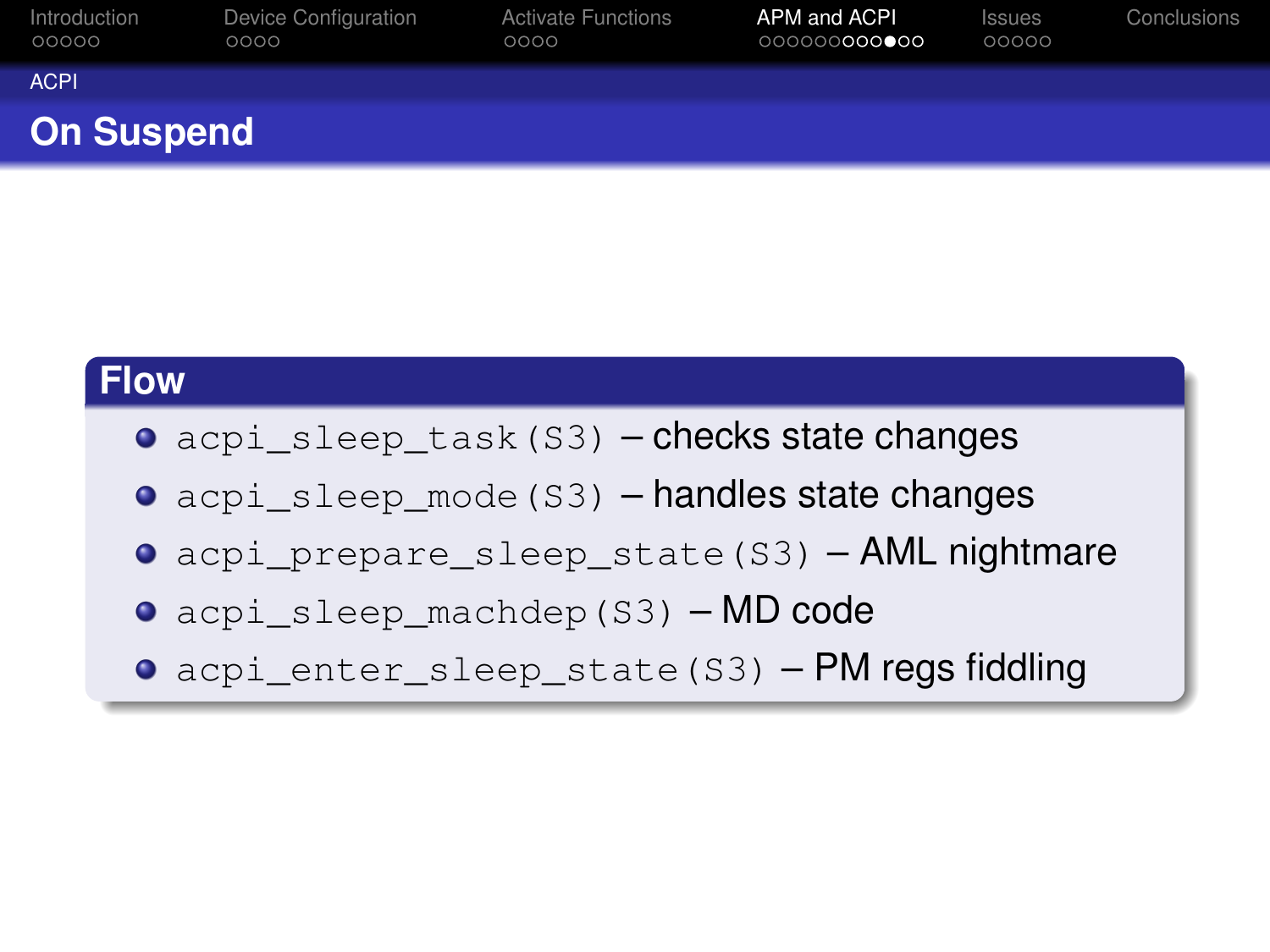| Introduction<br>00000 | Device Configuration<br>0000 | <b>Activate Functions</b><br>0000 | APM and ACPI<br>000000000000 | <b>Issues</b><br>00000 | Conclusions |  |
|-----------------------|------------------------------|-----------------------------------|------------------------------|------------------------|-------------|--|
| <b>ACPI</b>           |                              |                                   |                              |                        |             |  |
| <b>Not APM-Like</b>   |                              |                                   |                              |                        |             |  |

## **AML Methods**

- $\bullet$  TTS transition to state, before device notification
- $\bullet$  PTS prepare to sleep, after device notification
- $\bullet$  SST system status indicator
- $\bullet$  GTS firmware execution before S3
- $\bullet$  PM power management registers
- <span id="page-25-0"></span> $\bullet$  GTE – wake registers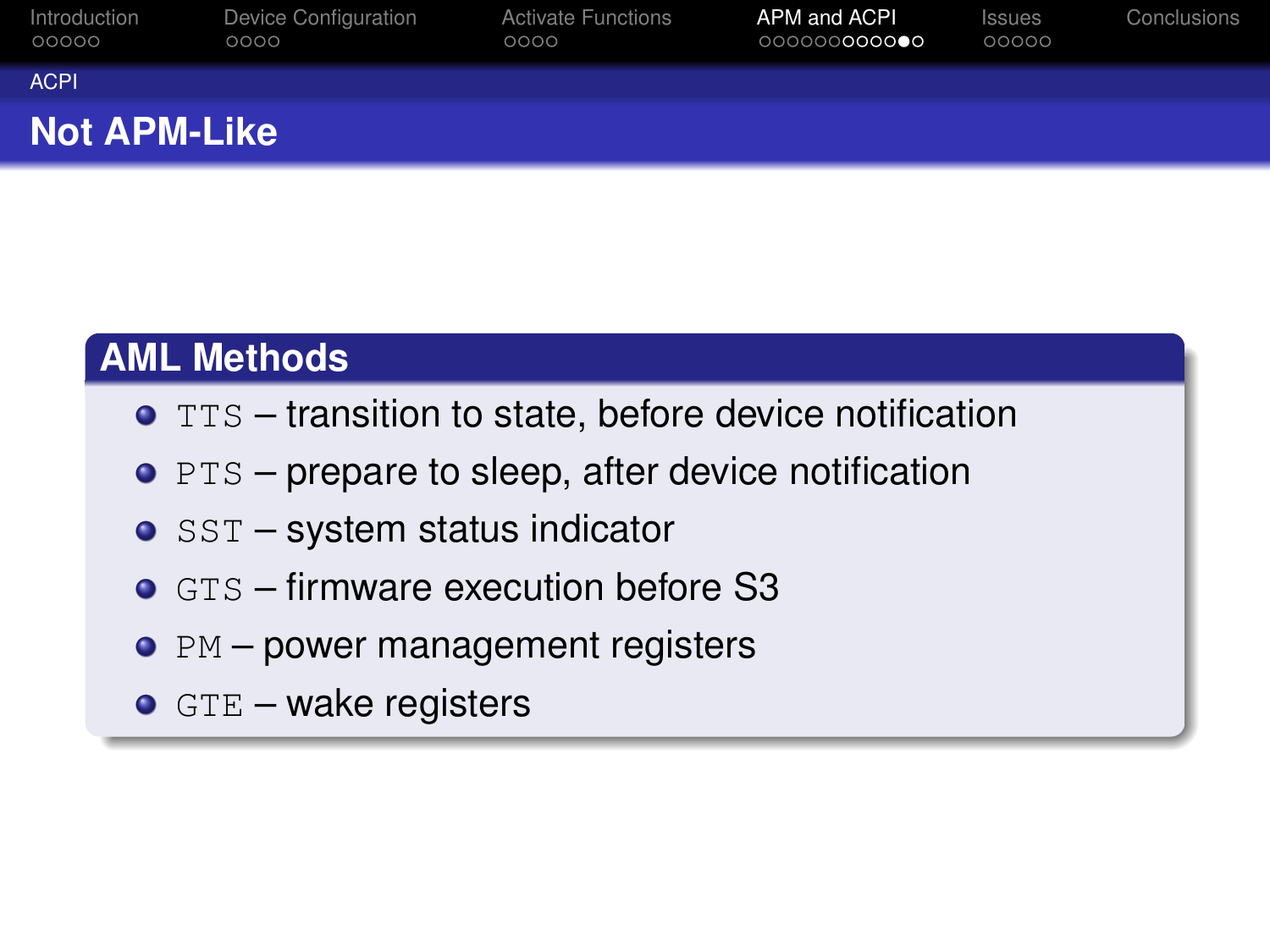| Introduction<br>00000 | Device Configuration<br>0000 | <b>Activate Functions</b><br>0000 | APM and ACPI<br>00000000000● | <b>Issues</b><br>00000 | Conclusions |  |
|-----------------------|------------------------------|-----------------------------------|------------------------------|------------------------|-------------|--|
| <b>ACPI</b>           |                              |                                   |                              |                        |             |  |
| <b>On Resume</b>      |                              |                                   |                              |                        |             |  |

## **Completely different from APM**

- Real-mode: ACPI trampoline
- Real-mode: Might reenable video
- Real-mode: Enable paging
- Real-mode: Restore CPU registers
- Jump to where ACPI code stopped during suspend
- Clear PM registers
- Transition to S0 (more AML methods)
- Reset the lamp
- **Enable runtime GPEs**
- <span id="page-26-0"></span>• Resume the device drivers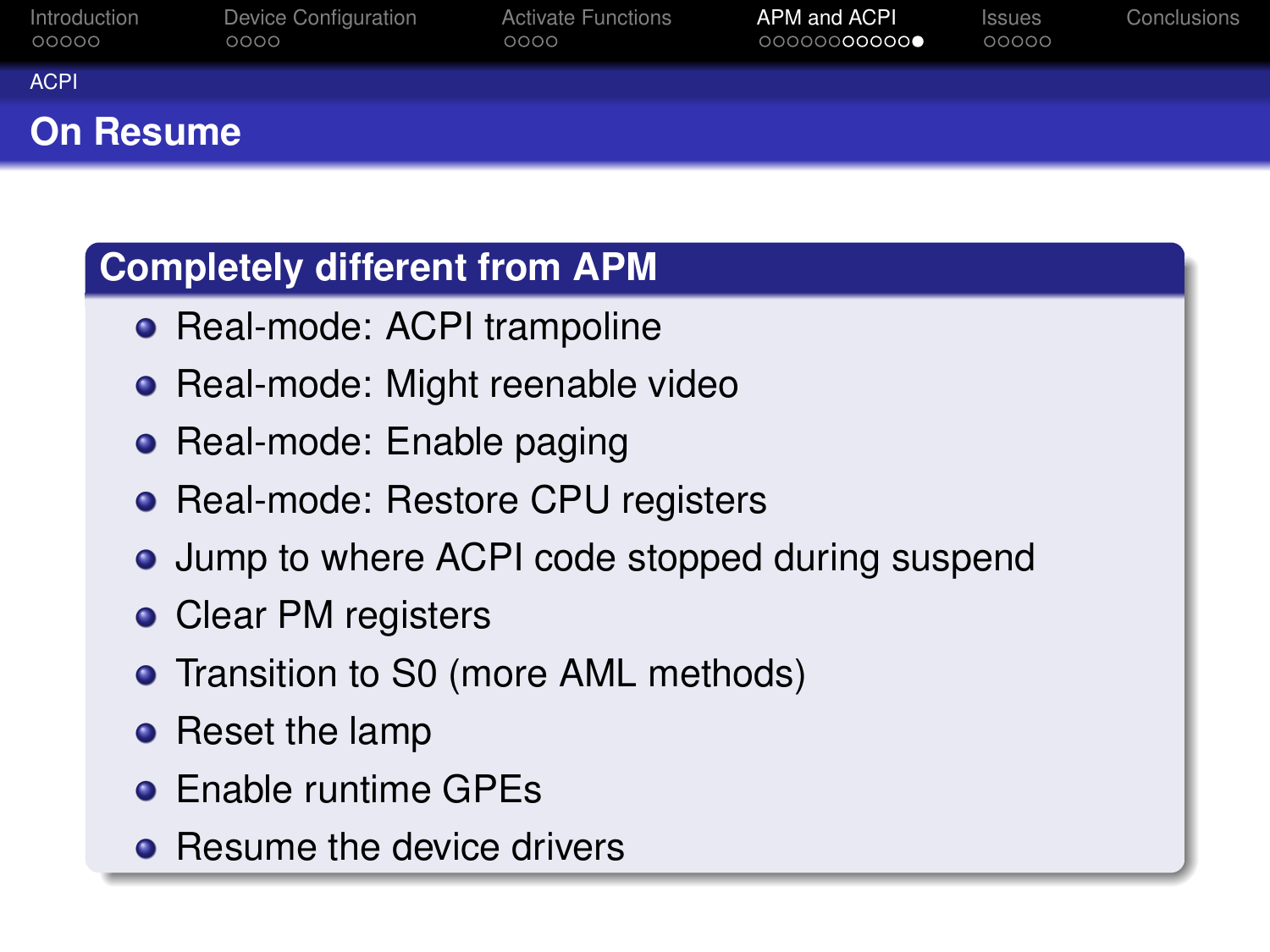| Introduction<br>00000 | <b>Device Configuration</b><br>0000 | <b>Activate Functions</b><br>0000 | APM and ACPI<br>000000000000 | <b>Issues</b><br>$\bullet$ 0000 | Conclusions |
|-----------------------|-------------------------------------|-----------------------------------|------------------------------|---------------------------------|-------------|
| Overview              |                                     |                                   |                              |                                 |             |
| <b>Devices</b>        |                                     |                                   |                              |                                 |             |

#### **Problems**

- The order in which we suspend/resume them
- The device registers
- The memory maps
- <span id="page-27-0"></span>• How much state do we need to keep?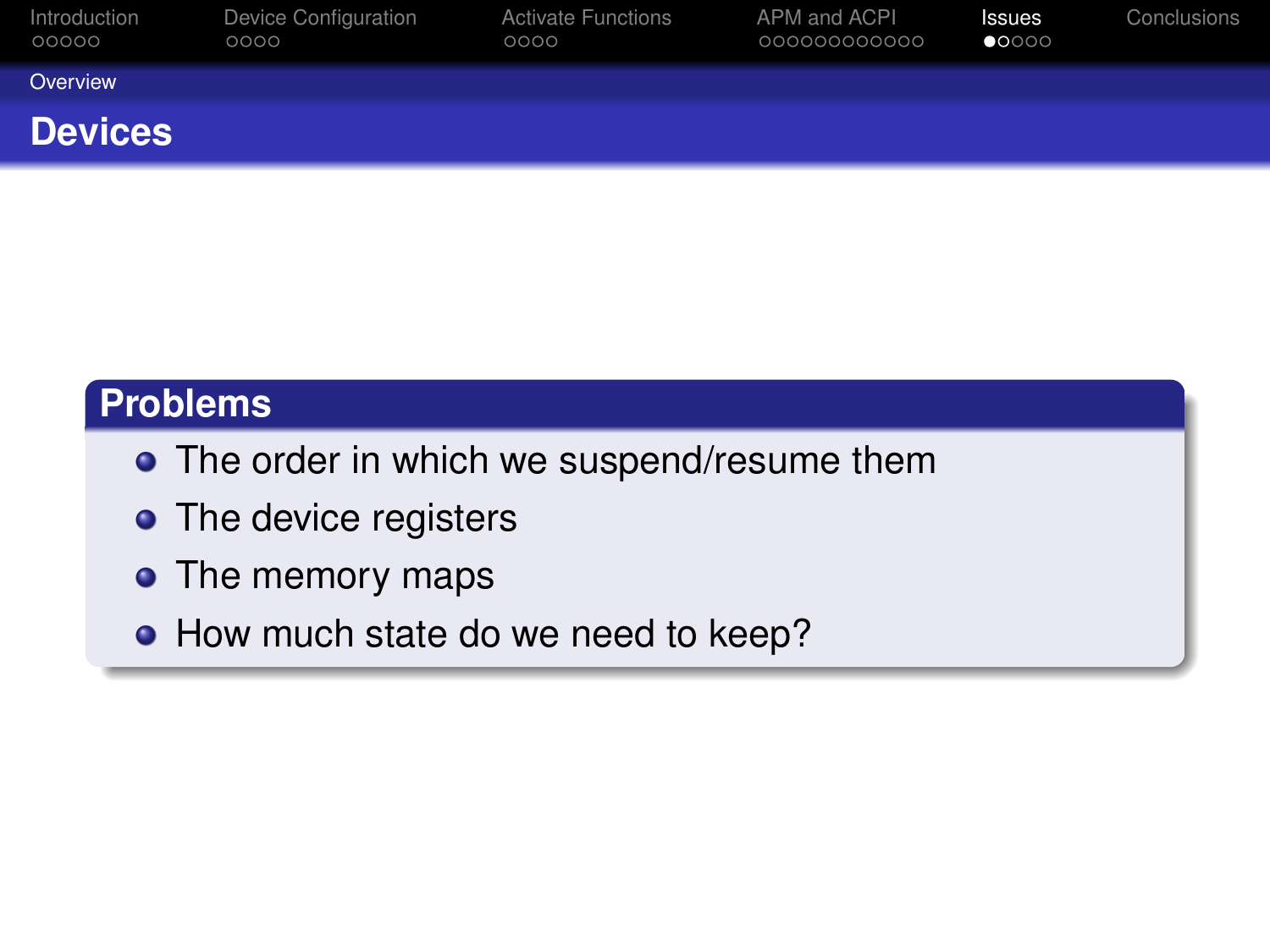| Introduction<br>00000 | Device Configuration<br>0000 | <b>Activate Functions</b><br>0000 | APM and ACPI<br>000000000000 | <b>Issues</b><br>00000 | Conclusions |
|-----------------------|------------------------------|-----------------------------------|------------------------------|------------------------|-------------|
| Overview              |                              |                                   |                              |                        |             |
| <b>ACPI</b>           |                              |                                   |                              |                        |             |

## **No Man's Land**

- The specifications are just a guide in reality
- AML is Windows-targeted
- AML is autogenerated code
- Magic methods that poke into CMOS and whatnot
- <span id="page-28-0"></span>The AML parser is always finding quirks in production code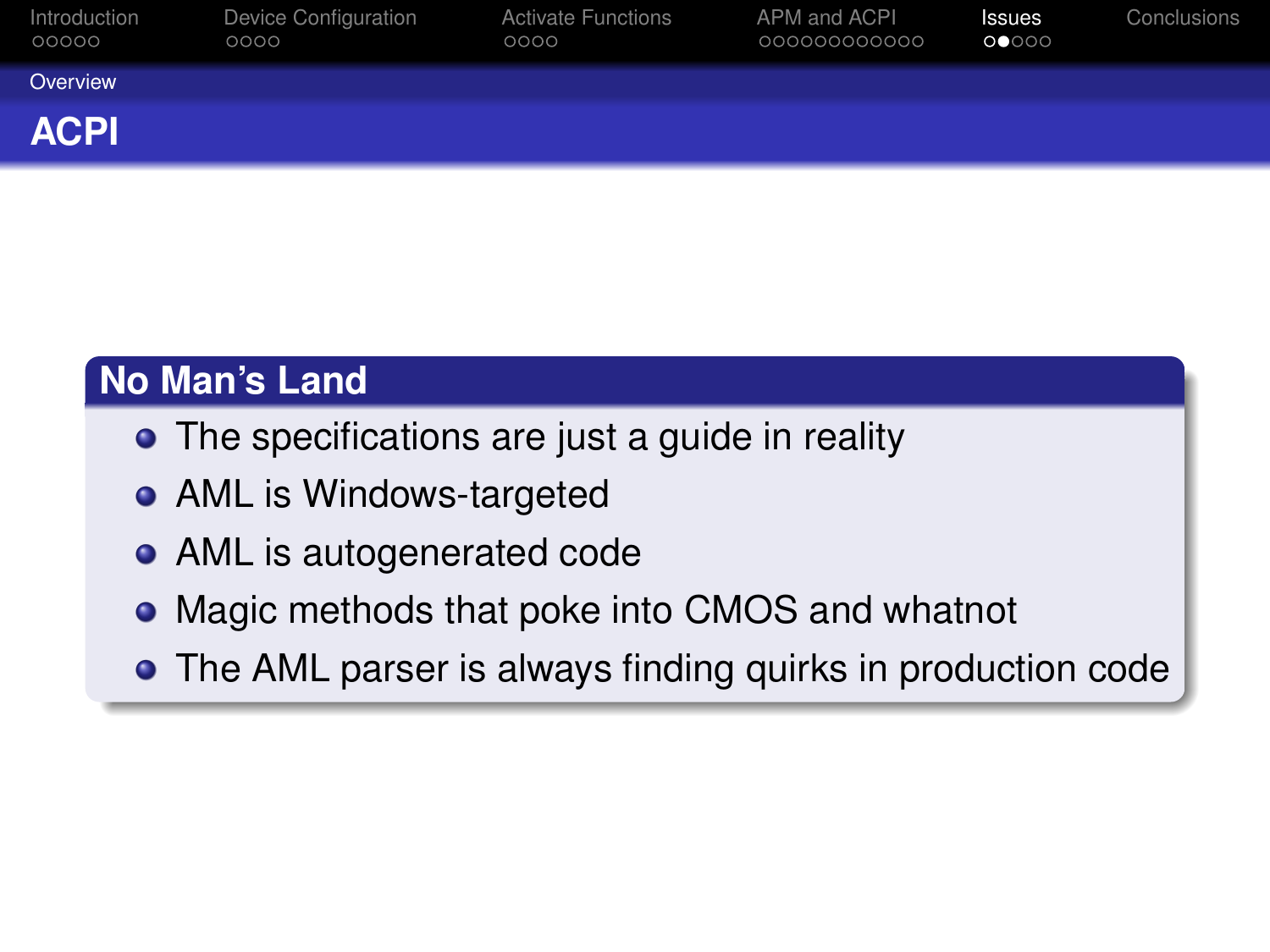| Introduction<br>00000 | Device Configuration<br>0000 | <b>Activate Functions</b><br>0000 | APM and ACPI<br>000000000000 | <b>Issues</b><br>$\circ\circ\bullet\circ\circ$ | Conclusions |
|-----------------------|------------------------------|-----------------------------------|------------------------------|------------------------------------------------|-------------|
| Quirks                |                              |                                   |                              |                                                |             |
| <b>Video</b>          |                              |                                   |                              |                                                |             |

## **Reposting**

Can be done by:

- Real-mode BIOS call
- x86emu
- **•** The driver itself
- **Need for an PCI ID table**
- nVidia is not supported at all
- <span id="page-29-0"></span>Even then, some cards don't work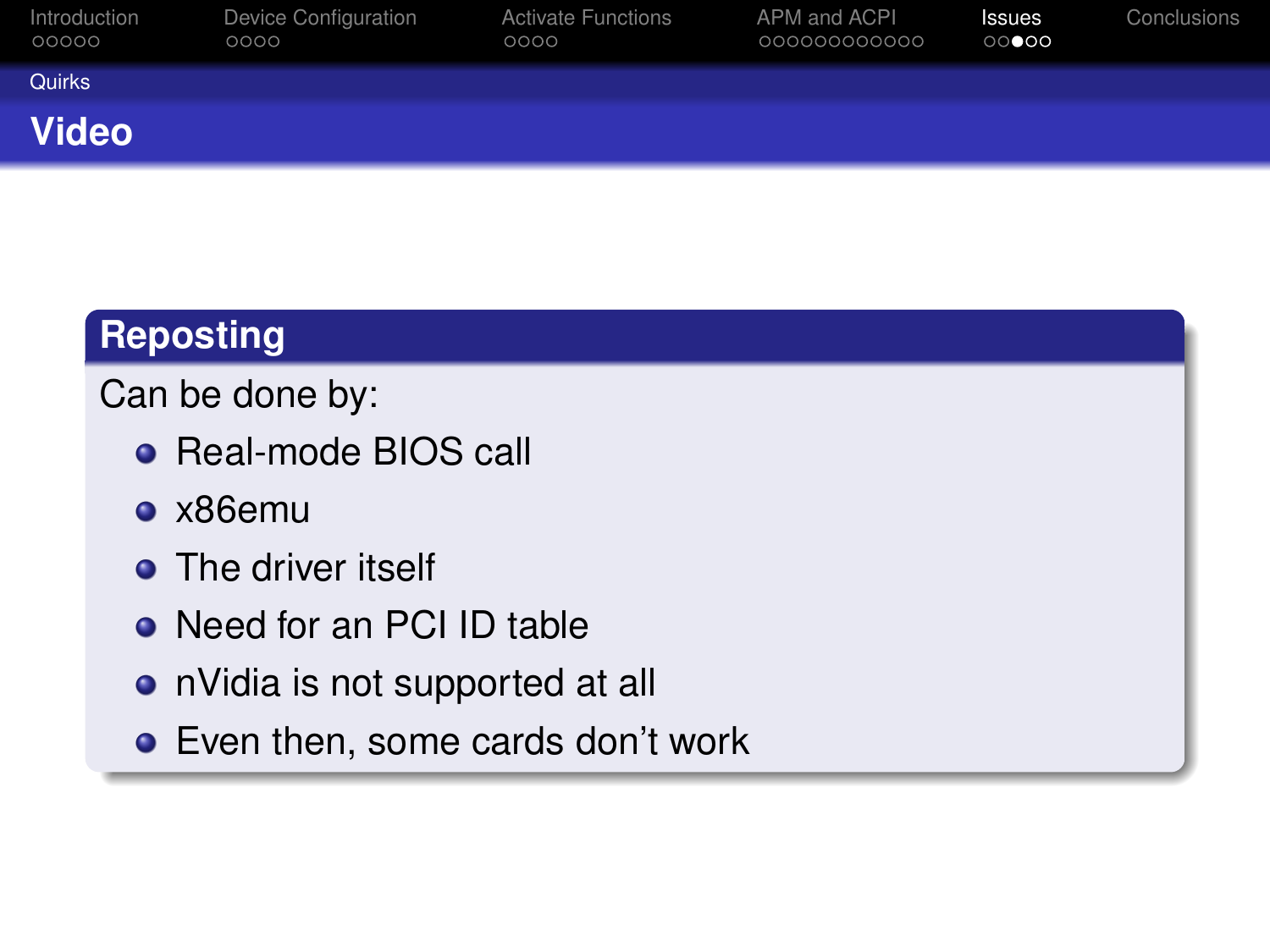| Introduction<br>00000 | Device Configuration<br>0000 | <b>Activate Functions</b><br>0000 | APM and ACPI<br>000000000000 | Issues<br>00000 | Conclusions |
|-----------------------|------------------------------|-----------------------------------|------------------------------|-----------------|-------------|
| Quirks                |                              |                                   |                              |                 |             |
| <b>USB</b>            |                              |                                   |                              |                 |             |

#### **Problems**

- Most machines have no problems (luck?)
- Some machines get their usb ports reset on resume
- Some don't get them at all
- <span id="page-30-0"></span>• Keep usb state vs whack the whole stack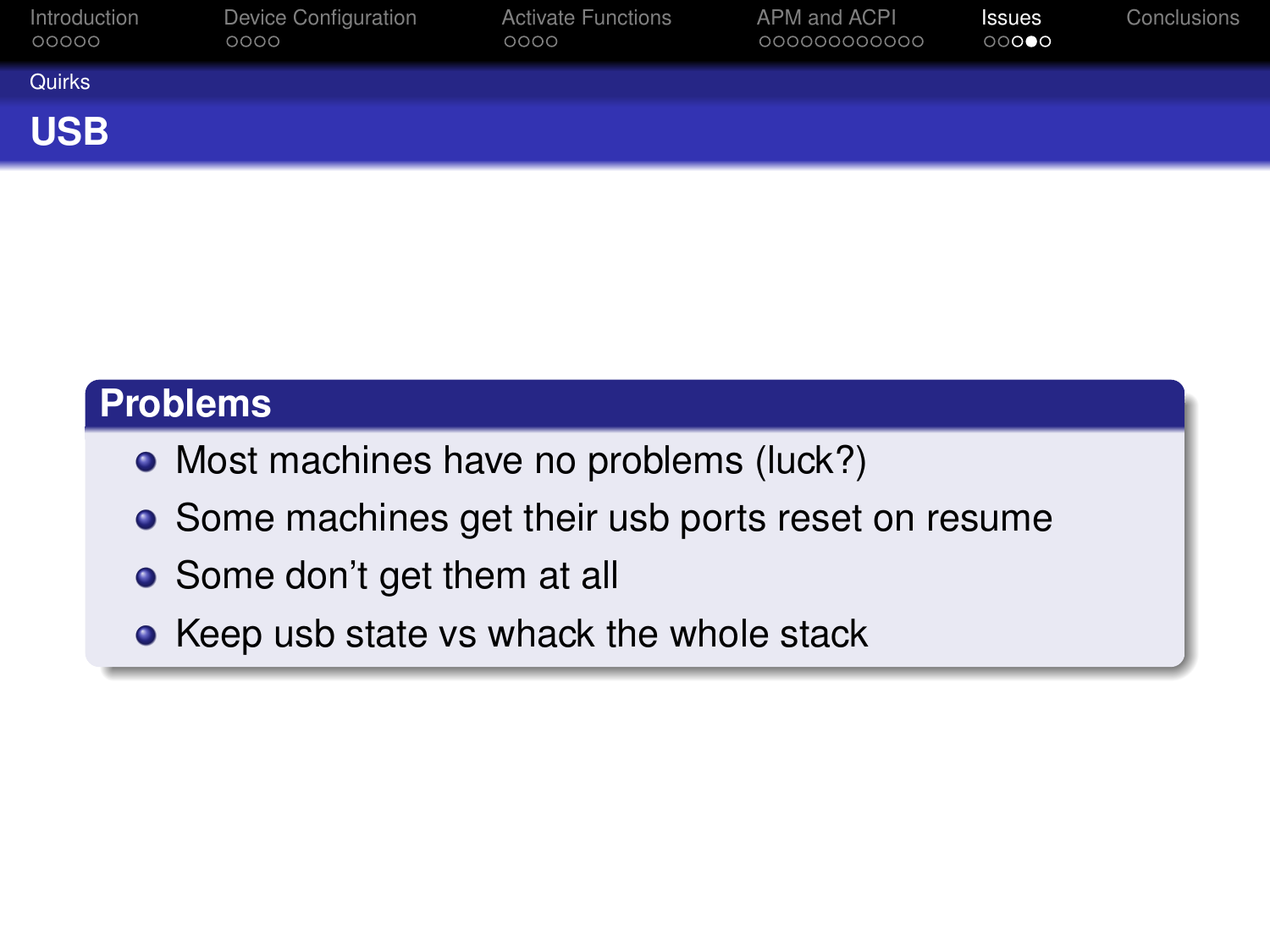| Introduction<br>00000 | Device Configuration<br>0000 | <b>Activate Functions</b><br>0000 | APM and ACPI<br>000000000000 | <b>Issues</b><br>$\circ\circ\circ\bullet$ | Conclusions |
|-----------------------|------------------------------|-----------------------------------|------------------------------|-------------------------------------------|-------------|
| Quirks                |                              |                                   |                              |                                           |             |
| <b>Other</b>          |                              |                                   |                              |                                           |             |

#### **Miscellaneous**

- Mount points for usb drives don't get restored
- Audio sometimes gets trashed
- Aucat doesn't handle suspend/resume
- X doesn't come back on some machines
- X gets some image noise, fixed by VT switching
- Taking the cpu to 1-cpu is done at the wrong place
- <span id="page-31-0"></span>• Some drivers are not supported yet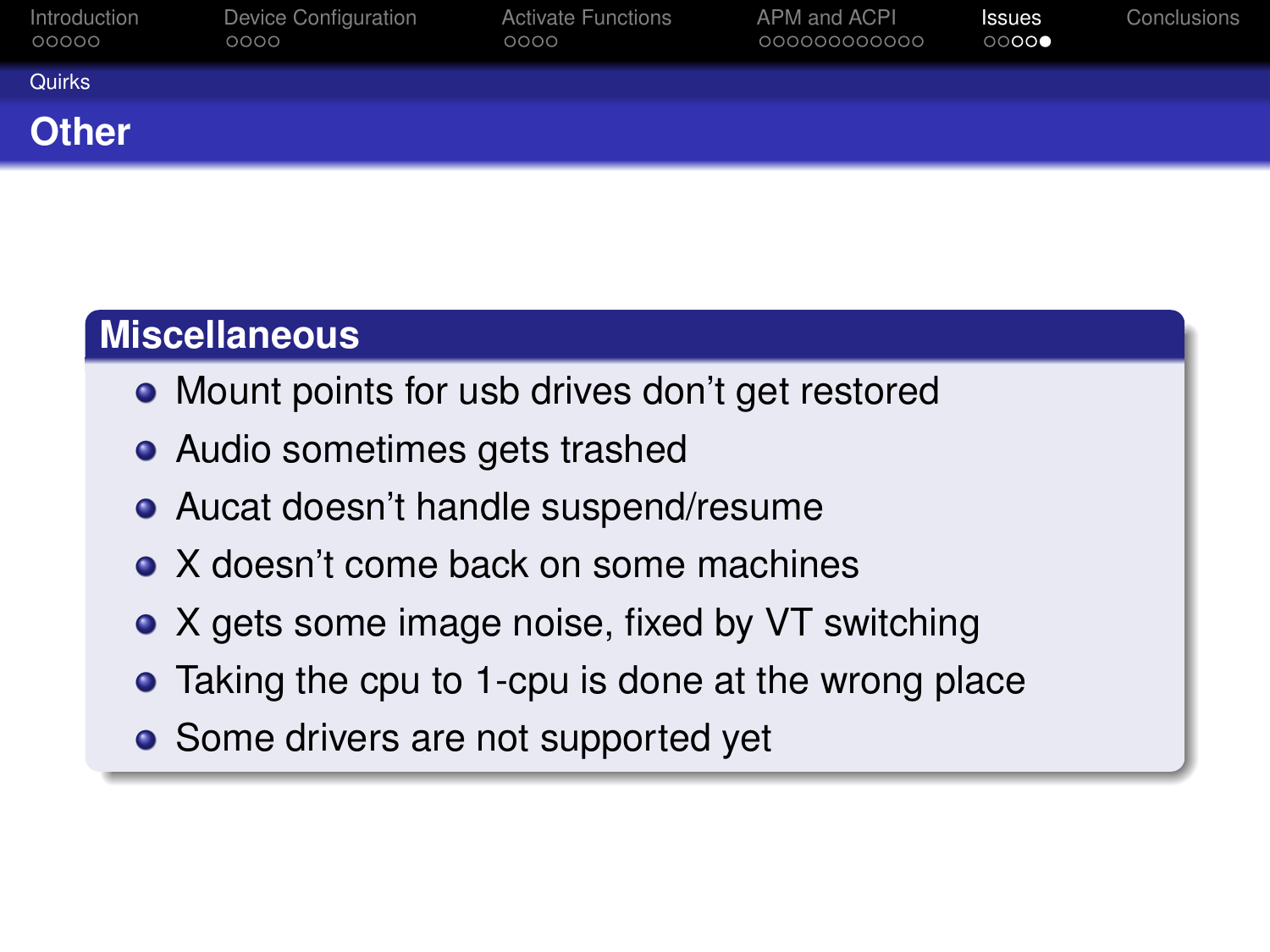| Introduction | Device Configuration | <b>Activate Functions</b> | APM and ACPI | Issues | Conclusions |
|--------------|----------------------|---------------------------|--------------|--------|-------------|
| 00000        | 0000                 | 0000                      | 000000000000 | 00000  |             |
|              |                      |                           |              |        |             |

## **Don't Panic**

## **It Works!**

- Most laptops are supported
- Most workstations as well
- The sub-system is stable
- The design is good
- Loongson is the newest user
- <span id="page-32-0"></span>Lots of non suspend/resume bugs in drivers got fixed as a result